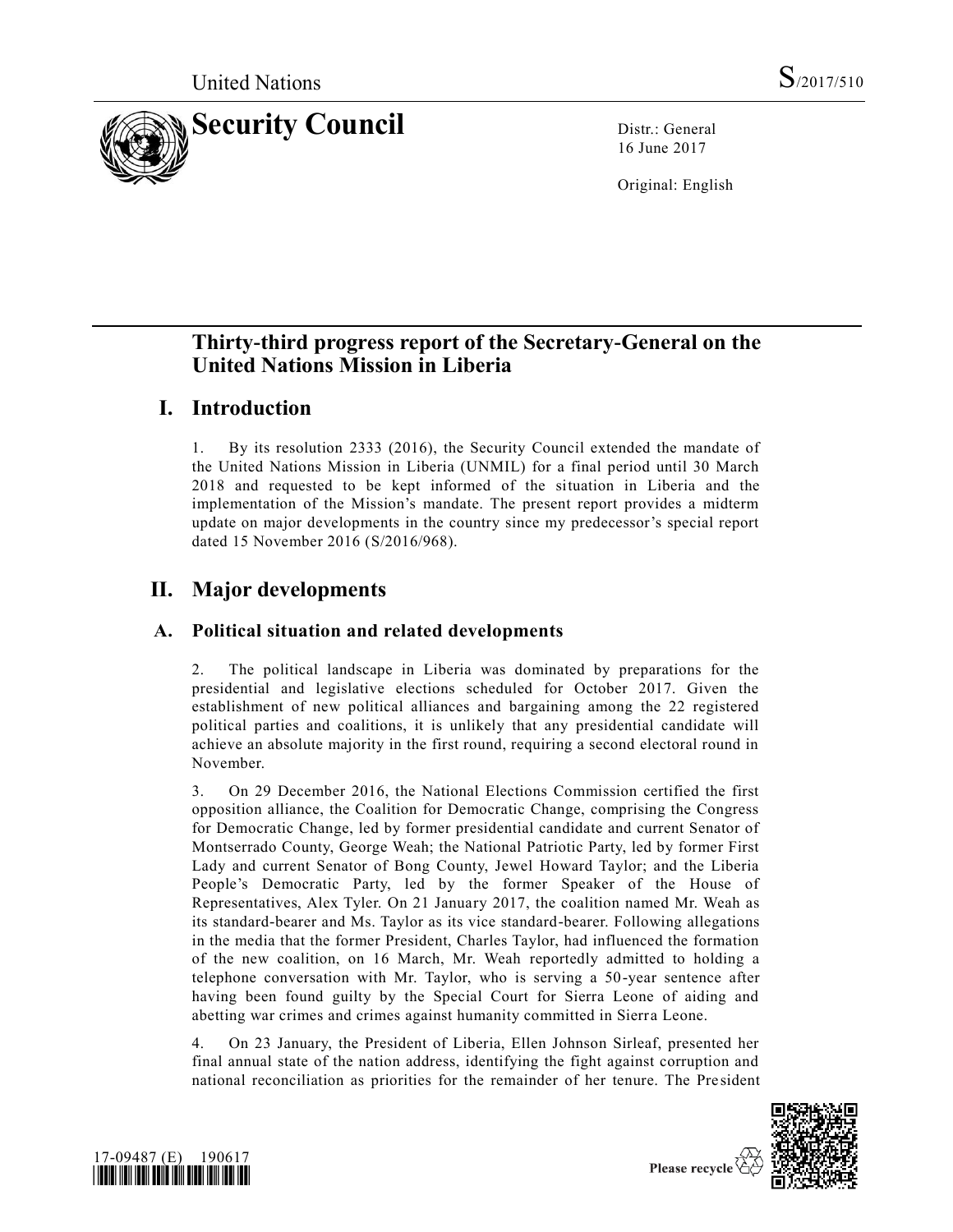also called for the passage of land rights and local government legislation and for the holding of a national forum with political stakeholders to agree on peaceful elections in October 2017 and the subsequent transition to a new Government in 2018.

5. On 3 March, the Supreme Court upheld the constitutionality of the Code of Conduct for Public Officials and Government Employees, which contains provisions requiring that all persons appointed by the President wishing to seek elective office resign two years, or three years for tenured appointees, prior to standing for election. As a consequence, prominent persons wishing to seek office could be disqualified, while current officials engaged in political activities, such as serving on campaign teams, or using government resources to support partisan or political activities could also be affected. There remains a lack of consensus among political parties on the applicability of the Code of Conduct.

6. On 14 March, the President issued Executive Order No. 83, operationalizing the Office of the Ombudsman, which is tasked with overseeing implementation of the Code of Conduct. On 3 April, the President nominated the former Inspector General of Police, Chris Massaquoi, as Chair, in addition to two members, one of whom had to be replaced for not meeting the age criteria. The nominees still await Senate confirmation.

7. In March, allegations emerged in the media that the Chair of the National Elections Commission, Jerome Korkoya, holds citizenship in the United States of America, which is unconstitutional in Liberia. Reactions have been mixed. Some legislators called on Mr. Korkoya to explain allegations of lying under oath during his confirmation hearings, and some political parties called for an adjudication of the matter in court. Mr. Korkoya denied the allegations and called upon his accusers to provide evidence. On 12 May, Mr. Korkoya was sued by a group of citizens and an unregistered political party, alleging a violation of the Aliens and Nationality Law. Several presidential candidates also allegedly hold dual citizenship and could face similar challenges.

8. On 30 May, a group of opposition political parties formally presented to the National Elections Commission a document entitled "the Ganta Resolution", committing to peaceful elections in 2017. The parties had adopted the resolution in September 2016. Additionally, on 31 May and 1 June, the Government of Liberia, supported by UNMIL, the African Union and the Economic Community of West African States (ECOWAS), hosted a national forum facilitated by the Interreligous Council of Liberia, which culminated in the signing of the "Farmington River Declaration" on 4 June by standard-bearers and political leaders of 20 out of 22 registered political parties declaring their commitment to a peaceful electoral process and the transfer of power to a new administration in January 2018.

9. The Governance Commission began work on a bill proposing arrangements for the transition from the current to the next Government, with provisions for regulating the process. Meanwhile, the General Service Agency has started to document and verify all government assets to ensure accountability during the transition.

#### **Electoral process**

10. From 1 February to 14 March, the National Elections Commission conducted a nationwide voter registration exercise, which was judged credible by national and international observers despite initial technical glitches that resulted in a one -week extension of the process. On 31 March, the Commission announced the provisional results of the voter registration, which recorded 2.1 million voters, of whom approximately 48 per cent are women. The provisional voter roll should be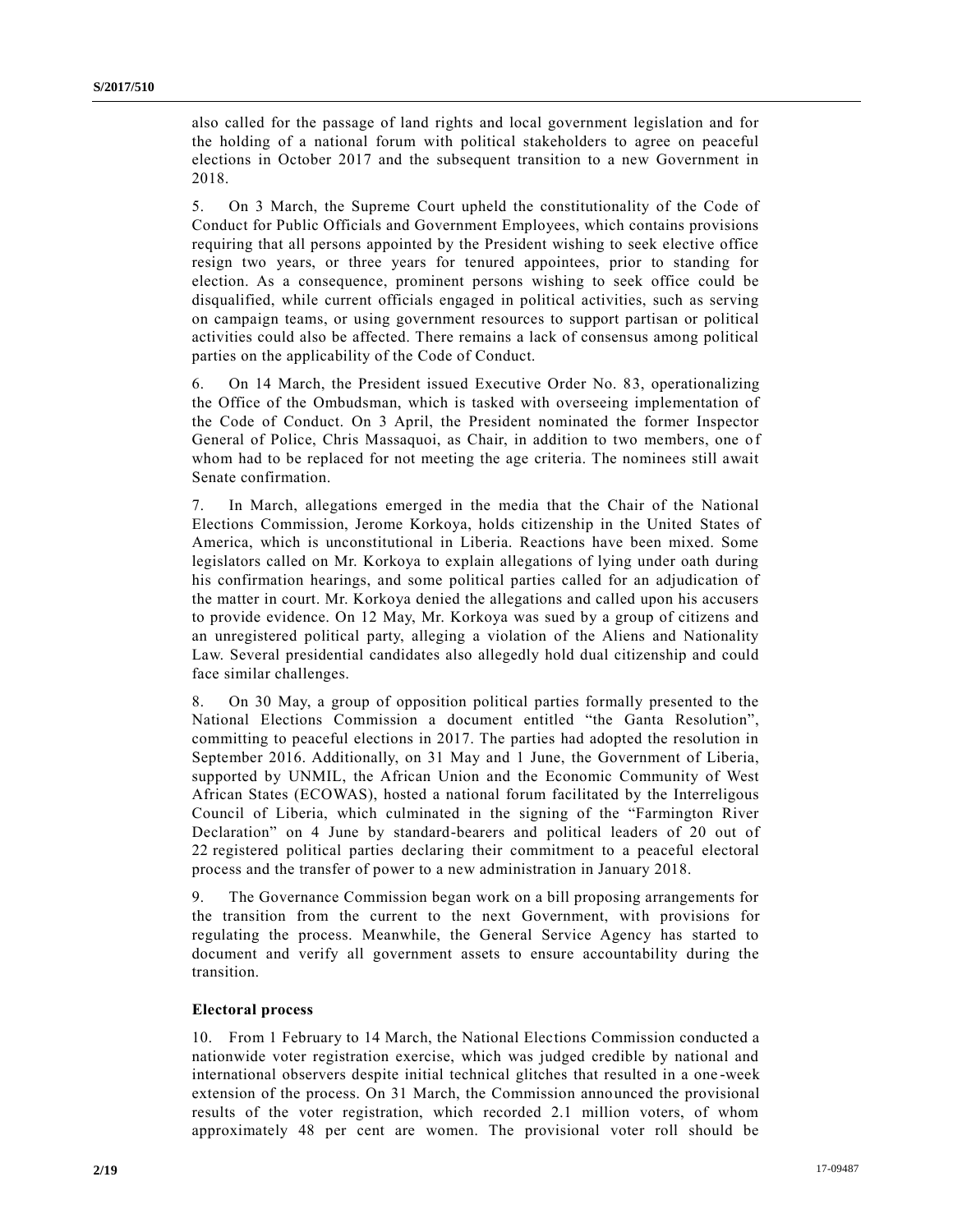exhibited from 12 to 17 June, pending the timely release of funds by the Government.

11. On 9 May, the National Elections Commission issued a writ of elections, indicating that the elections would be held on 10 October 2017. The last day for the nomination of candidates by registered political parties and applications by independent candidates is 11 July. The official campaign period will be from 31 July to 8 October. In preparation for the effective adjudication of election-related disputes, a retreat for judges took place in May, during which the elections law, particularly amendments made in 2014, was discussed.

12. A number of efforts were undertaken to encourage full participation in the democratic process. On 14 February, a women's situation room opened in Monrovia to receive complaints of election-related violence and support the voter registration process. As part of the efforts to enhance women's participation in politics and governance, UNMIL quick-impact projects facilitated training to further empower 100 female political aspirants and campaign managers engaged in grass-roots advocacy. Additionally, in March and April, the United Nations Development Programme (UNDP) launched a series of stakeholder consultations on youth engagement, bringing together representatives from women and youth organizations, the Ministry of Youth and Sports, the National Elections Commission and the United Nations to discuss prevention of election-related violence, including gender-based electoral violence; increasing trust and cooperation between youth and security providers; and raising awareness of Security Council resolutions [1325](https://undocs.org/S/RES/1325(2000))  [\(2000\)](https://undocs.org/S/RES/1325(2000)) and [2250 \(2015\).](https://undocs.org/S/RES/2250(2015)) On the basis of those consultations, UNDP developed a project on enhancing youth participation in the 2017 electoral processes, which received \$1.8 million in support from the Peacebuilding Fund.

13. In accordance with his good offices and political support mandate, my Special Representative routinely engaged with political stakeholders, encouraging interaction through the Inter-Party Consultative Committee. Additionally, UNMIL, in close collaboration with the Press Union of Liberia, media managers and other partners, worked to encourage incisive yet responsible election-related journalism. The Mission also conducted civic awareness initiatives aimed at preventing electoral violence and enhancing reconciliation, and has provided support for voter education initiatives using various platforms, including radio, roadshows and social media. The Commission also receives support through a UNDP project and a donorfunded basket fund.

14. From 10 to 12 May, my Special Representative consulted with senior government officials in Côte d'Ivoire, Guinea and Sierra Leone in support of national efforts aimed at facilitating an environment conducive to peaceful elections in Liberia. All interlocutors welcomed the spirit of good neighbourliness prevailing among the Mano River Union countries and affirmed their commitment to supporting Liberia during the electoral process. Additionally, the United Nations, the African Union and ECOWAS have agreed to coordinate closely with respect to messaging throughout the political period and beyond. To enhance the prospect of a free and fair electoral process, several international partners, including the African Union and ECOWAS, plan to deploy election observers to complement national observers.

15. During the reporting period, UNMIL trained 655 senior Liberia National Police officers, including 163 women, in command, control and communications, as well as crisis and incident management. This will support the police's elections operations centre at their headquarters in Monrovia, as well as three regional operations centres. In January, the national police established an election security task force, comprising law enforcement and security agencies, which will engage at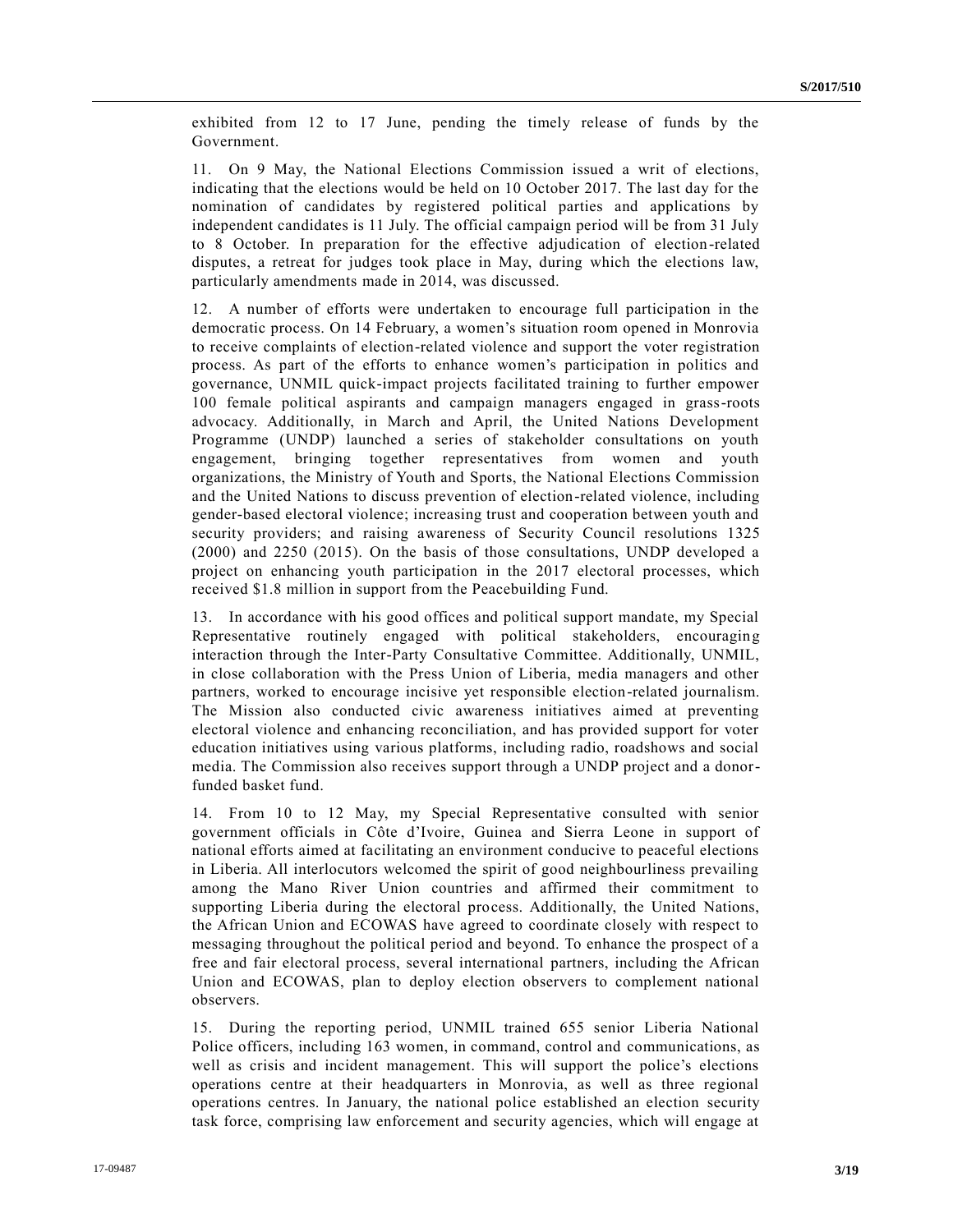the ministerial and donor levels to conduct joint assessments of security risks and undertake operational planning. UNMIL provides support and strategic guidance to the task force. Additionally, 555 police officers, including 179 women, were trained in community policing and election security. To build public confidence, the national police leadership regularly visited different counties to engage with community stakeholders and held a session in Monrovia with political party representatives on ensuring peaceful campaigns.

#### **National reconciliation, political reforms and governance**

16. The Government, with UNMIL support, continued its efforts to advance non-judicial recommendations presented by the Truth and Reconciliation Commission in 2009. In December 2016 and January 2017, Palava Hut hearings focused on forgiveness were held in Grand Gedeh and Lofa Counties. A total of 269 war-related victim statements were recorded and 177 cases were amicably resolved. On 8 March, the President dedicated a memorial site honouring Liberians who had died during the civil war on the site of the Paynesville massacre.

17. In April, a national stakeholder review of the Strategic Road Map for National Healing, Peacebuilding and Reconciliation was conducted by the Liberia Peacebuilding Office, with support from UNMIL. The review revealed that the road map remained relevant and that the Government's political and financial commitment, as well as strengthened coordination among key stakeholders, would be required to achieve national reconciliation. In May, the Liberia Peacebuilding Office and UNMIL disseminated the findings of a social cohesion and reconciliation index measuring progress in advancing reconciliation, and used the results to initiate policy discussions with government officials, civil society and the international community. The index identified areas requiring urgent interventions aimed at strengthening civic trust in government institutions, reducing aggressive tendencies, including sexual and gender-based violence, and enhancing development. The Liberia Peace Ambassador, responsible for developing an agenda for lasting peace in partnership with the National Reconciliation Commission, continued efforts at improving relations between the police, commercial motorcyclists and local communities in Monrovia. He also held conflict resolution meetings in Bomi, Bong, Montserrado and Nimba Counties in April, and in Grand Gedeh, Maryland and River Gee counties in May. UNMIL supported some of these initiatives, including through its quick-impact projects. In May, the Ministry of Internal Affairs hosted peace and reconciliation dialogues for women and youth representatives, county officials and traditional chiefs in Bomi, Gbarpolu, Maryland, Nimba and Sinoe Counties.

18. In March, the President appointed the chairperson and commissioner for policy and planning of the newly established Liberia Land Authority. The President also appointed three other Land Authority commissioners; on 25 May, the Senate confirmed one, while others are still pending. Although land has been identified as a major conflict trigger in Liberia, the land rights bill, recognizing customary land rights, has yet to be enacted. In December, the Legislature decided to hold further consultations with constituents to enhance citizen support and national ownership of the new law, which were initiated in May. My Special Representative, in keeping with his good offices mandate, encouraged the passage of reform legislation, including the pending local government and domestic violence bills.

19. The decentralization of public services continued, with the Government establishing county service centres that provide document-related services, such as the issuance of birth and marriage certificates and driver's licences. Service centres are operational in eight counties and are planned to be available in all 15 counties by the end of 2017.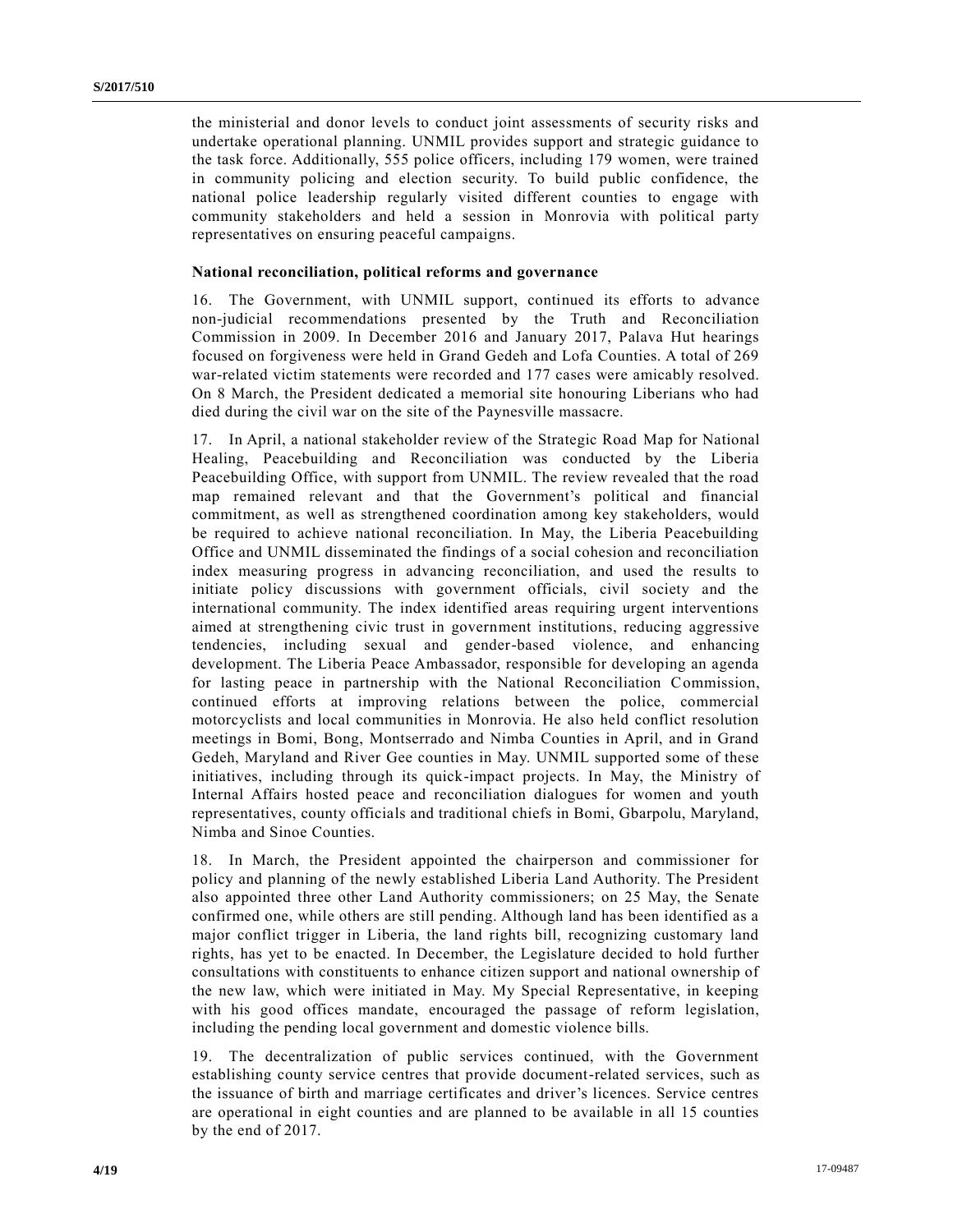20. Liberian authorities also undertook efforts to address disputes between communities and concessions. In March, the National Bureau of Concessions, with support from UNMIL and UNDP, launched multi-stakeholder conflict mitigation platforms in four conflict-prone concession sites, specifically Golden Veroleum in Sinoe County; ArcelorMittal in Nimba County; Maryland Oil Palm Plantation/ Cavalla Rubber Corporation in Maryland County; and Sime Darby in Grand Cape Mount County. The platforms, which are funded through assessed contributions, are aimed at establishing sustainable local mechanisms for managing disputes between concession companies and local communities.

21. In November 2016, the Liberia Anti-Corruption Commission lost a highprofile case relating to the misappropriation of \$5.7 million from the sale of 15,000 tons of petroleum products valued at \$13 million, which had been donated by the Government of Japan. A former minister of commerce and a former managing director of the Liberia Petroleum Refining Company were among those indicted for economic sabotage, misapplication of entrusted property, criminal conspiracy and violation of public procurement procedures and processes. However, the Ministry of Justice advised the Liberia Anti-Corruption Commission not to proceed with the cases because of insufficient evidence to secure a prosecution. Between November 2016 and 1 June 2017, 20 audit reports released by the General Auditing Commission implied fraud and/or misappropriation at ministries and other government agencies. As of May 2017, the cases of 11 individuals and 6 institutions had been sent to the Ministry of Justice for further investigation and prosecution.

22. On 22 and 23 February, the Ministry of Gender, Children and Social Protection hosted an event to review progress in implementing Security Council resolution [1325 \(2000\)](https://undocs.org/S/RES/1325(2000)) as part of Global Open Day for Women and Peace. Participants, including those from civil society, observed that transformative leadership could help to overcome structural challenges hindering women's participation in governance, including financial and cultural obstacles.

#### **B. Security situation**

23. The security situation remained generally stable, although there were sporadic incidents such as armed robberies, burglaries, presumed ritual killings, land disputes, mob violence and demonstrations. The national police were unable to respond appropriately to all incidents, especially in the remote counties, owing to understaffing and a lack of resources, such as vehicles; hence not all incidents were attended to or reported.

24. Following the discovery of the body of an 18-year-old girl purportedly killed for ritual purposes in Buchanan, Grand Bassa County, approximately 500 persons besieged the Liberia National Police station on 6 January, demanding that the suspect be handed over for mob justice. The national police were initially overwhelmed but were reinforced by Police Support Unit officers and contained the situation.

25. On 8 February, a land dispute between the Mandingo and Mano ethnic groups in Sokopa Town, Nimba County, resulted in the killing of one person; another person is missing and presumed dead. Residents of Sokopa Town fled into the bush for several days and only returned to their homes after intervention.

26. On 18 April, a group of Armed Forces of Liberia soldiers attacked national police officers at the police station in Paynesville, on the outskirts of Monrovia, resulting in the injury of two police officers. The police had earlier confiscated a motorcycle from a soldier for violating the curfew. No arrests were made.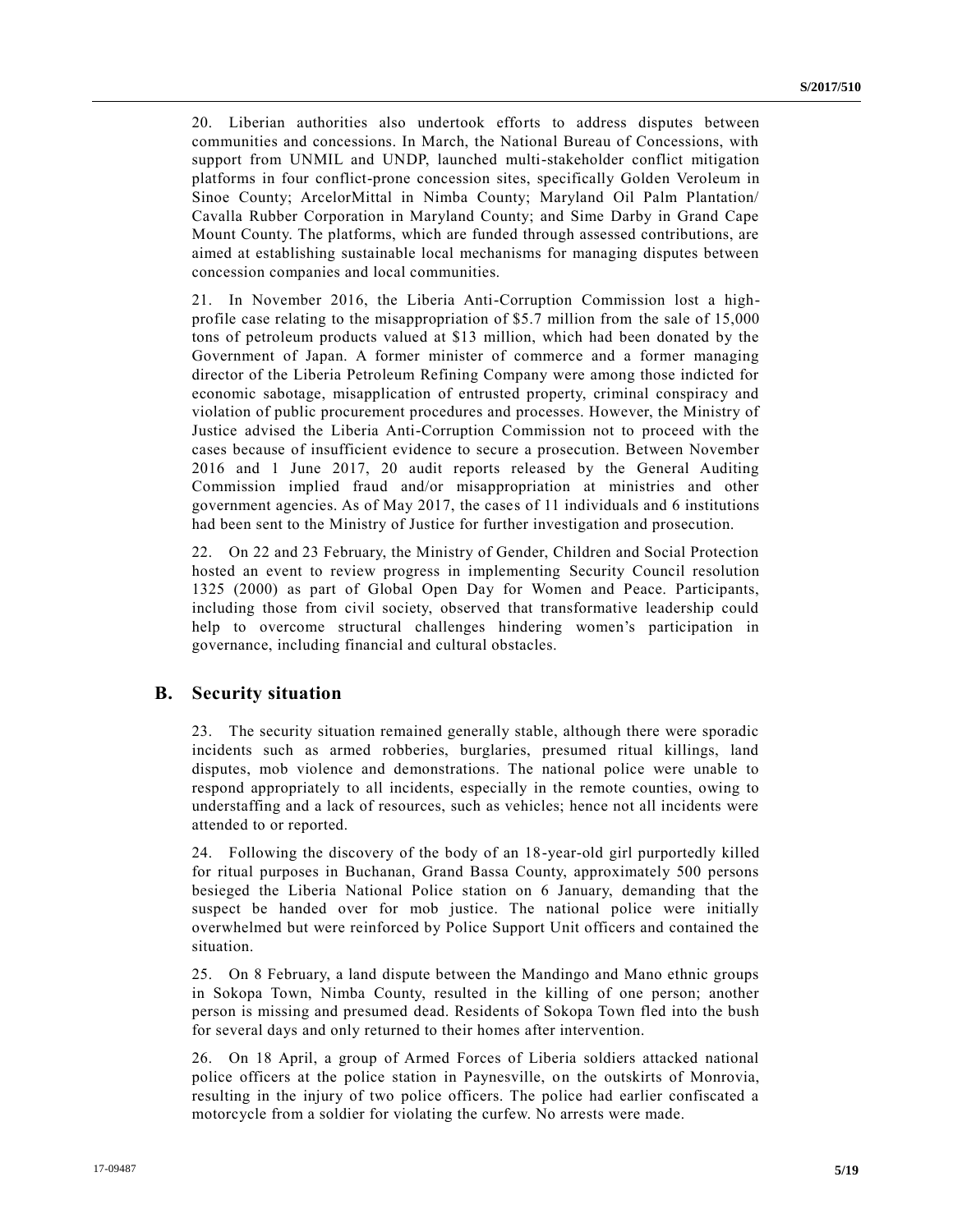27. On 29 April, unarmed forest rangers who were trying to arrest illegal miners and poachers from Sapo National Park, in Sinoe County, came under attack, resulting in the death of one ranger and injuries to five others. Six suspects were arrested.

28. On 20 May, 17 Armed Forces of Liberia soldiers assaulted civilians in Wainsue, Bong County, injuring 15 residents. Five soldiers were arrested and military investigations are ongoing.

#### **Protection of civilians**

29. UNMIL completed a review of its protection of civilians strategy in January, which prioritizes prevention through good offices and enhancement of national capacity. In February, a mapping exercise of possible threats to the protection of civilians, such as election-related human rights violations and conflicts over concessions, was completed, and throughout the period under review a series of training exercises was conducted for partners of the United Nations and national partners.

#### **C. Regional situation**

30. On 4 June, Liberia hosted the fifty-first session of the Summit of ECOWAS Heads of State and Government, during which the President of Togo, Faure Gnassingbé, was elected to succeed Ms. Johnson Sirleaf as Chair of ECOWAS. During Ms. Johnson Sirleaf's tenure, Liberia domesticated several ECOWAS protocols, including on mutual assistance in criminal matters and on establishing the ECOWAS criminal and intelligence bureau. Additionally, the region witnessed progress in the consolidation of democracy, strengthening peace and security, improving financial stability and promoting institutional reform. On regional integration, progress was made in implementing the protocols on free movement of persons and goods, particularly the Common Internal Tariff, the ECOWAS Trade Liberalization Scheme and the Economic Partnership Agreement.

31. The Mano River Union organized a meeting in Monrovia on the implementation of its 2013 strategy for cross-border security on 30 November and 1 December 2016. Participants from Member States, ECOWAS and UNMIL met to review achievements; identify challenges and share experiences with the joint border security and confidence-building units; and propose recommendations aimed at harmonizing border control, generating momentum for the implementation of the strategy and enhancing cross-border security cooperation.

32. Following the withdrawal of troops from the United Nations Operation in Côte d'Ivoire (UNOCI) and UNMIL formed police from the Côte d'Ivoire -Liberia border in January and February 2017, respectively, inter-mission cooperation activities were subsequently focused on supporting the Governments of Côte d'Ivoire and Liberia in developing their bilateral cooperation. In May, my Special Representative engaged in consultations with Liberia's neighbouring countries on regional cooperation, including discussions on the transnational crime units and the West Africa Coast Initiative.

#### **D. Humanitarian situation**

33. Conditions in Côte d'Ivoire remained generally conducive to the voluntary return of Ivorian refugees, although the rate of return of refugees living in Liberia slowed during the first five months of 2017 compared with that of the same period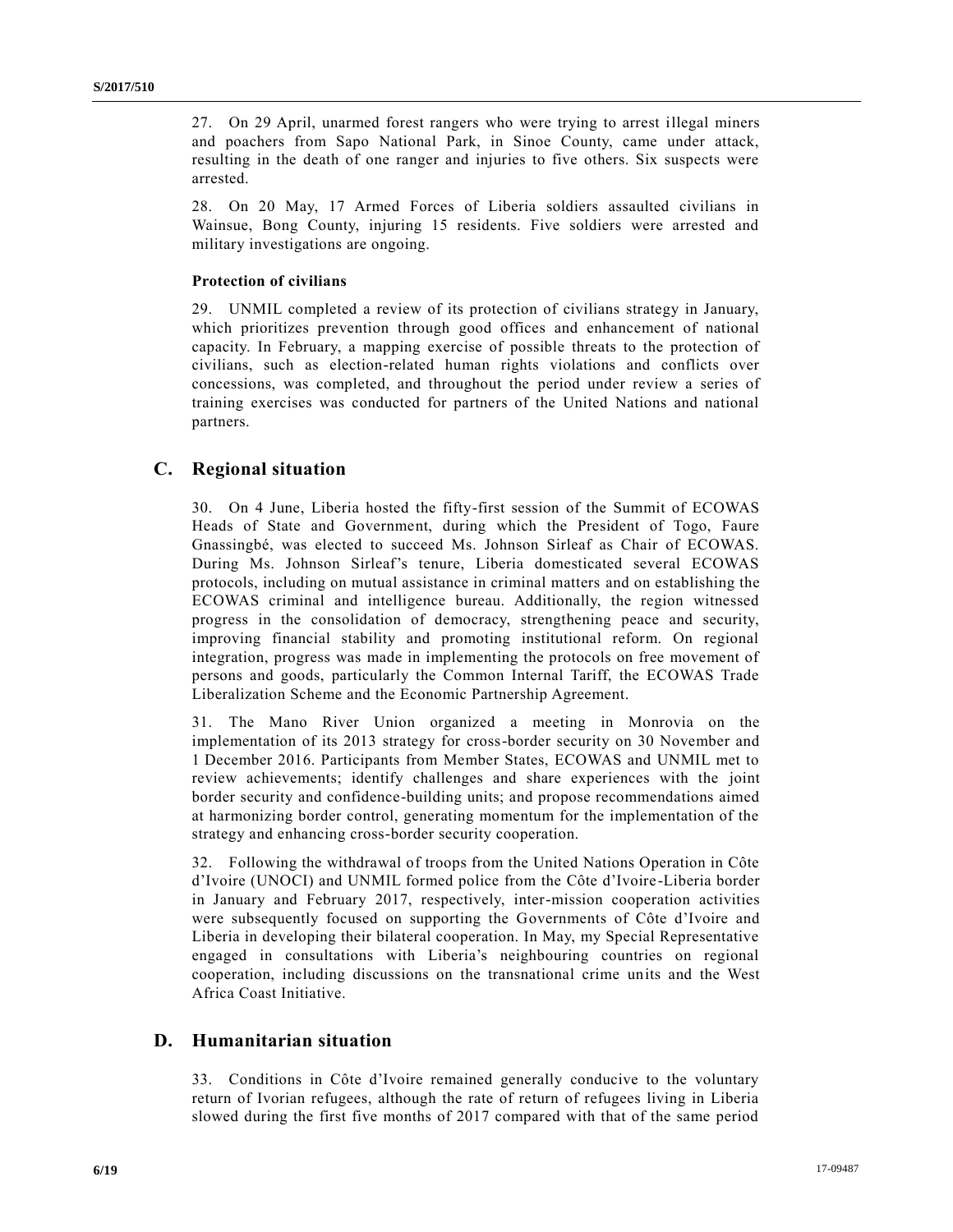in 2016. Refugees expressed concerns about security, as well as access to land, basic services and livelihood opportunities in areas of return, in addition to scepticism about the national reconciliation and social cohesion processes in Côte d'Ivoire. To mitigate those concerns, the Office of the United Nations High Commissioner for Refugees organized visits by refugees to villages of return so they could assess available reintegration programmes and security conditions. As at 6 June, Liberia was hosting 15,460 registered Ivorian refugees, including 11,726 living in refugee camps and 3,734 living with host communities, down from the peak of approximately 224,000 refugees in 2011.

34. Lessons learned from the Ebola virus disease outbreak have informed the effort of the Ministry of Health to develop a more resilient health system. Thanks to the national health policy and plan, which is aimed at strengthening national capacity to detect, mitigate and respond to public health threats, there was an effective response to a meningitis outbreak that began in late March. As at 6 June, 31 persons had been infected, 13 of whom had died. The clinical and laboratory results of 13 of the 31 cases were positive for Neisseria meningitidis serotype C, leading to the conclusion that the disease was meningitis. On 17 May, an agreement was reached between the Ministry of Health and the World Bank regarding the development of capacity to diagnose tropical and other communicable diseases in the country within 48 hours of testing.

35. The Government, with support from the World Food Programme, undertook a zero hunger strategic review process that is aimed at assessing the nature of vulnerability in the country and designing a road map for eliminating hunger by 2030, in accordance with the Sustainable Development Goals. The report was launched by the President on 16 May.

## **E. Human rights**

36. The human rights situation continued to be characterized by the high incidence of sexual and gender-based violence; harmful traditional practices, such as female genital mutilation, forcible initiation into secret societies, trial by ordeal and accusations of witchcraft; curtailment of the freedom of speech; and limited national capacity and resources to promote and protect human rights or to meet treaty reporting obligations.

37. Between June 2016 and March 2017, the Government reported 1,404 cases of sexual and gender-based violence, including rape, of which 70 per cent of the victims were girls under 18 years of age. Following the unsuccessful attempt in 2016 to enact a domestic violence bill containing provisions criminalizing female genital mutilation, efforts are under way, as part of the National Human Rights Action Plan, to develop a new bill criminalizing the practice in accordance with the recommendations of the universal periodic review. In November 2016, the United Nations/Government of Liberia joint programme on sexual and gender-based violence entered its third implementation phase, which is scheduled to run until the end of 2020, resources permitting; \$3.2 million of the required \$36 million has been secured. The programme, which aims to reach all counties, will focus on changing perceptions and attitudes while strengthening systems to address rape, early marriage, domestic violence, harmful traditional practices and their interlinkages with sexual and reproductive rights, HIV and AIDS.

38. In November 2016, Liberia submitted its long-delayed treaty report on the International Covenant on Civil and Political Rights, which assesses the State's record in implementing the treaty. In December, a platform for civil society organizations focusing on human rights was created, which will enhance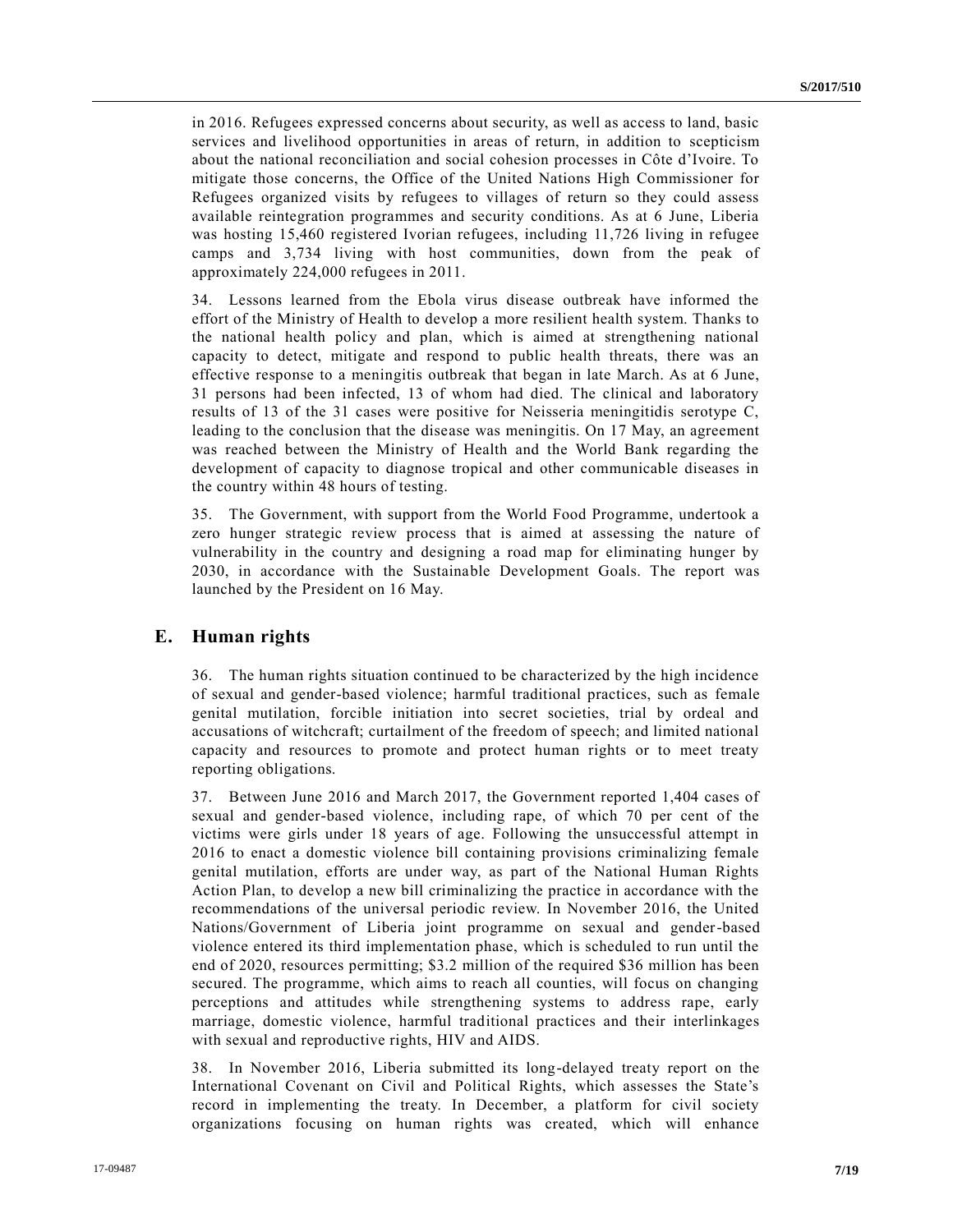coordination and advocacy. In March 2017, the Independent National Commission on Human Rights was accredited to the Global Alliance of National Human Rights Institutions, allowing the Commission to access resources, engage with other institutions and more effectively carry out its mandate in line with the principles relating to the status of national institutions for the promotion and protection of human rights (Paris Principles). The Commission also published a report on the conditions of prisons and prisoners in Liberia in April that underscored human rights violations experienced by prisoners, including limited medical care, overcrowding, prolonged pretrial detention, poor sanitation and inadequate nutrition. In June, the Commission finalized a manual on receiving complaints to guide case review.

## **F. Economic situation**

39. The macroeconomic situation continued to be affected negatively by the global decline in commodity prices and the residual impact of the Ebola outbreak, as demonstrated by real gross domestic product (GDP) growth, which was 8.7 per cent in 2013, 0.7 per cent in 2014, zero in 2015 and 0.5 per cent in 2016. In March 2017, the International Monetary Fund (IMF) reduced Liberia's 2016 economic growth estimate to minus 1.2 per cent from its October 2016 estimate of 0.5 per cent. The estimate for 2017 is 3.0 per cent. IMF estimates that Liberia faces a significant shortfall in revenue despite receiving nearly \$75 million in direct budget support from donors for the financial year 2016/17.

40. Contraction of the fiscal space, which was also attributed to obligations linked to the security transition, resulted in a per capita decline in GDP of approximately 2.0 per cent. IMF projects economic growth of between 2.5 and 3.0 per cent for 2017/18. The fiscal out-turn for 2016/17 is estimated at \$520 million, representing a 6.0 per cent decline against 2015/16. Meanwhile, the ability of Liberia to borrow is limited by the rise in its debt risk rating from "low" to "moderate" in March 2017 because of its high debt to GDP ratio.

41. Inflation remained high, rising from 7.7 per cent in December 2014 to 12.5 per cent in December 2016; inflation eased, however, to 9.9 per cent as of February 2017. The depreciation of the Liberian dollar followed the circulation of millions of new banknotes in the fourth quarter of 2016, which created uncertainty about the economy and was a factor in the decrease in the purchasing power of the Liberian dollar and the corresponding increase in the price of basic commodities.

## **III. Development of national security and justice capacity**

#### **A. National security strategy and architecture**

42. Progress was made in developing the national security strategy and architecture. On 19 May, a revised national security strategy aimed at building peace, security, stability and development through the accountable and effective coordination of the security sector was submitted by the National Security Adviser to the members of the National Security Council for approval following a review of the 2008 strategy that has been under way since September 2016. UNMIL is providing advice on the elaboration of an implementation plan, to be completed by the end of June. In line with the statement of mutual commitments between the Peacebuilding Commission and the Government, with support from the United Nations and the World Bank, preparations began in April for a public expenditure review of the justice and security sectors, which will be conducted from May 2017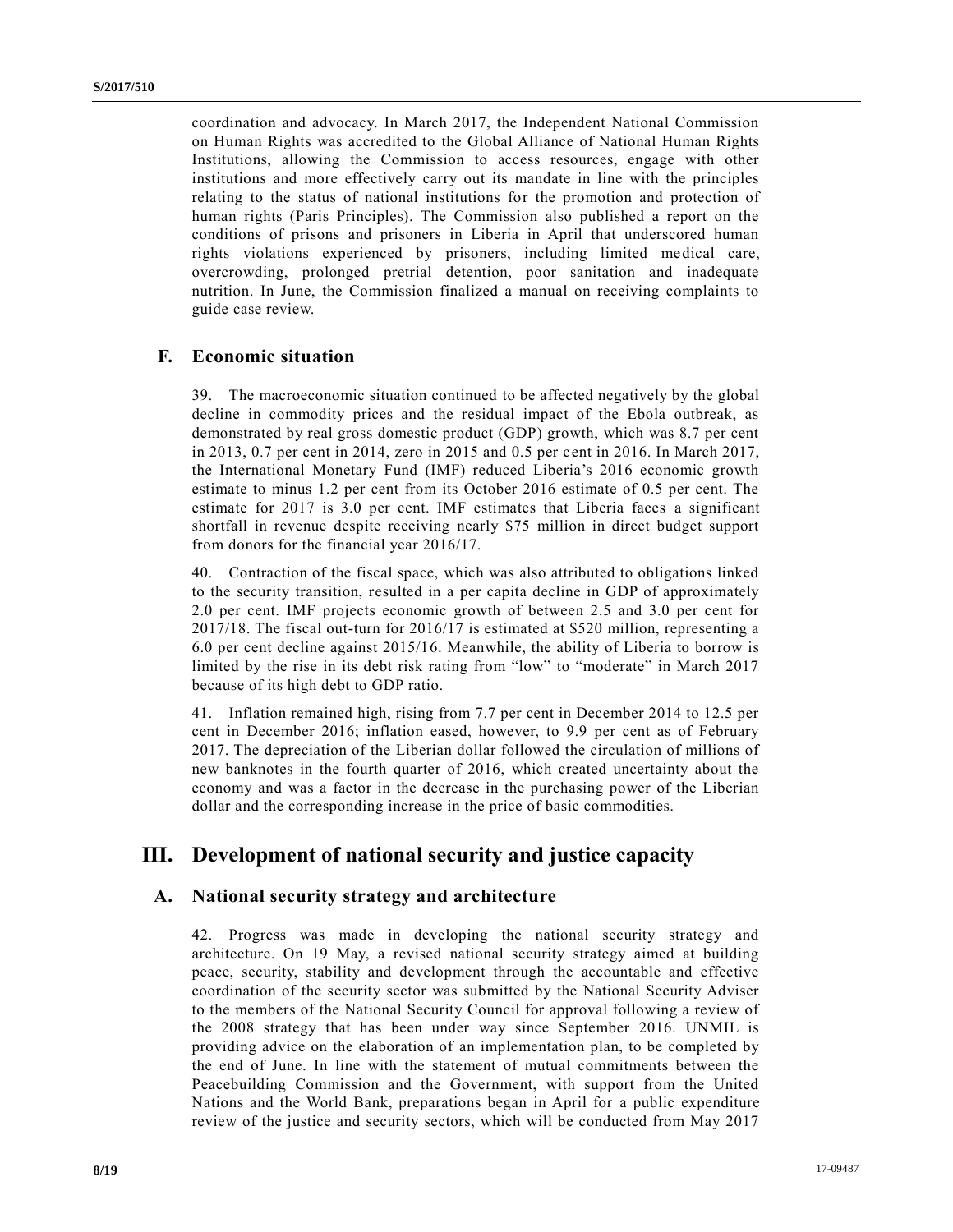to April 2018. It will inform costing for implementing the justice and security aspects of the Agenda for Transformation, the revised national security strategy and the second phase of the peacebuilding plan conveyed to the Security Council in my letter dated 4 April 2017 [\(S/2017/282\)](https://undocs.org/S/2017/282).

43. In April, the Ministry of Justice began a public safety reform initiative entailing a review of the legal framework regulating private security companies and the elaboration of a public safety road map. The Ministry is also drafting, with the support of UNMIL, a public safety law covering the regulation of private security companies, which will be submitted to the Office of the President by the end of June.

44. The National Commission on Small Arms developed regulations for implementing the Firearms and Ammunition Control Act and undertook a series of public sensitization activities. The draft uniform code of military justice remains pending before the Legislature. In the interim, civilian and military officials have received training on the memorandum of understanding signed between the Ministries of Justice and Defence in May 2016 seeking to enhance accountability by subjecting the armed forces to the jurisdiction of the civilian justice system.

45. As part of its efforts to build a gender-responsive security sector architecture, on 27 March, the Ministries of Justice, Defence, and Gender, Children and Social Protection, with support from UNMIL, launched a gender and security sector task force. The task force will coordinate security sector gender focal points to develop joint programmes aimed at enhancing equal participation and opportunities for men and women in the security sector. Subsequently, with UNMIL support, gender offices were established to mainstream gender in security operations in the Ministry of Justice, the Armed Forces of Liberia, the Liberia Immigration Service, the Drug Enforcement Agency and the Bureau of Corrections and Rehabilitation.

46. UNMIL also worked to enhance civil society engagement in the security sector reform process, including through a security sector reform think tank established in December 2016 at the University of Liberia. From 20 February to 20 April 2017, civil society organizations sensitized the population to new accountability frameworks within the sector. UNMIL also engaged with the Geneva Centre for the Democratic Control of Armed Forces on designing a project aimed at enhancing the capacity of the next Legislature to provide effective oversight of the security sector; initial assessments to that end were conducted in April and May.

## **B. Liberia National Police**

47. As at 6 June, the strength of the national police stood at 5,127 officers, including 970 women. The majority of the police service, or 3,858 officers, including 748 women, were deployed in Montserrado County as at that date, leaving only 1,284 officers deployed throughout the rest of the country. Forty-one officers are dedicated to addressing accountability, administrative and personnel matters, in support of the decentralization of policing services. In April, 15 senior officers, including five women, graduated from a leadership and management training course in Ghana.

48. The Inspector General of Police, appointed in September 2016, has prioritized leadership, management, professionalism and the delivery of services. However, gaps remain. Policy management and civilian complaints review boards required by the Liberia National Police Act of 2016 are not yet operational. Consequently, in December 2016, 244 officers were promoted in violation of the Act, which requires that the Ministry of Justice's policy management board approve all promotions. The national police, with UNMIL support, continued to sensitize officers with regard to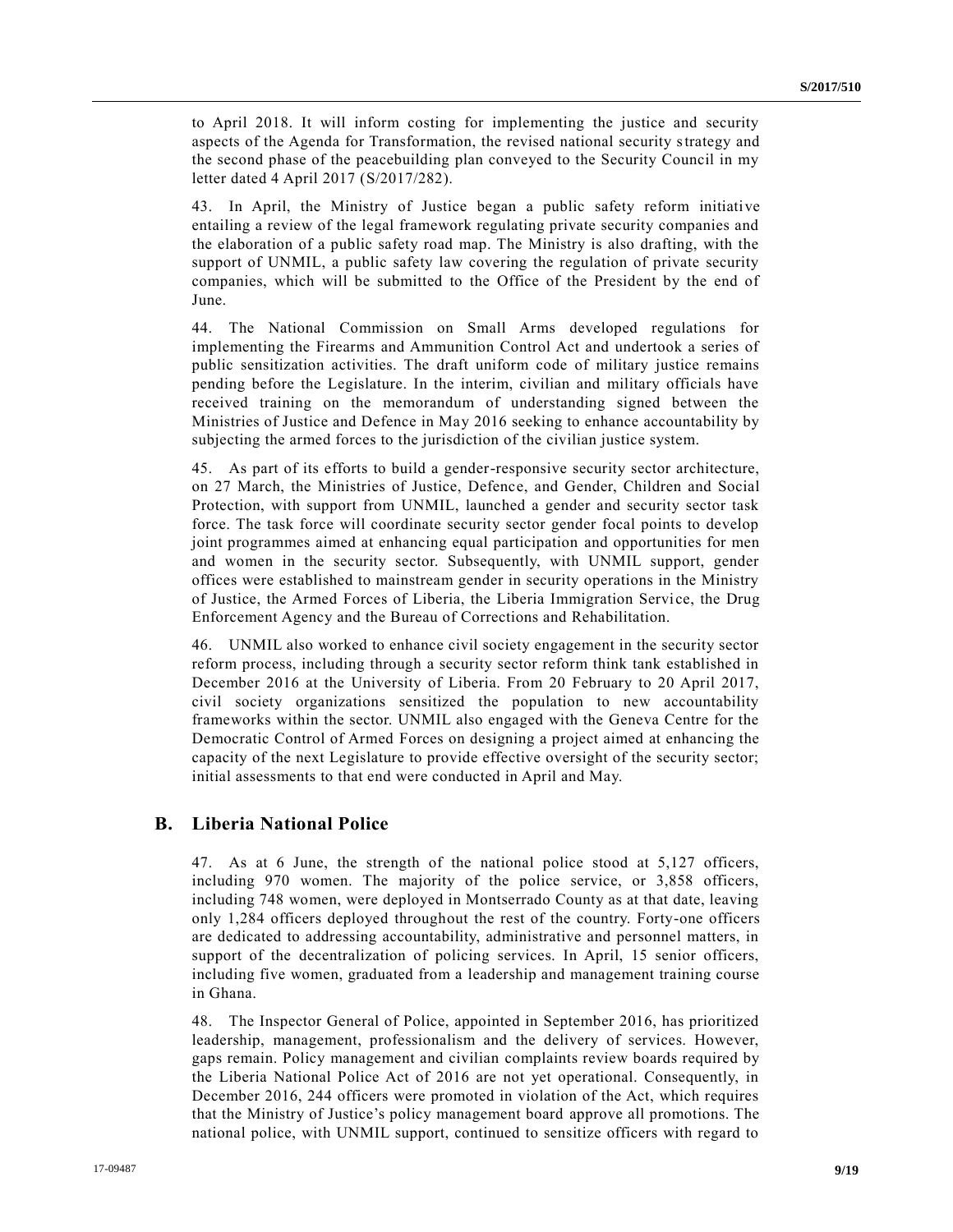the Act. Meanwhile, the drafting of six administrative instructions and seven regulations to implement components of the Act was completed in March.

## **C. Liberia Immigration Service**

49. As at 6 June, the strength of the Liberia Immigration Service stood at 2,606 personnel, including 751 women. Of those personnel, 1,914 were deployed to border areas and Roberts International Airport. In April, 15 immigration officers completed a leadership and management course in Ghana, with support from Irish Aid.

50. The Liberia Immigration Service has prioritized the development of regulations and administrative instructions to ensure effective implementation of the Immigration Act. UNMIL provided support by printing and disseminating 1,500 copies of the Act and supporting sensitization programmes for immigration officers. Although the Liberia Immigration Service made progress in drafting regulations and administrative instructions, delays in establishing the policy management and civilian complaints review boards under the immigration law hindered effective management, oversight and accountability.

51. The immigration service has adequate capacity to monitor migration and detect fraudulent travel documents. Border security mechanisms were strengthened with programmatic support provided by UNMIL in line with its mandate, and implemented together with the national police and other law enforcement agencies with border functions. Seventeen of 45 official ports of entry were provided with modern equipment to manage migration and enhance border security. During the reporting period, 140 Liberia Immigration Service officers, including 30 women, were trained in fraudulent document identification, accountability and integrity.

## **D. Justice and corrections**

52. In April, 60 magistrates completed a one-year training course conducted by the judiciary and were subsequently deployed outside of Montserrado County to enhance access to justice.

53. Efforts intensified during the reporting period to introduce plea bargaining in order to alleviate the high level of pretrial detention. As at 1 June, 1,450 persons, or 65 per cent of the prison population, were pretrial detainees. There were nine prison escapes, owing to severe crowding, weak infrastructure and the inability of overstretched officers to ensure control, particularly at corrections facilities outside of Monrovia.

54. On 11 April, the Minister of Justice signed new standard operating procedures and a five-year strategic plan for the Bureau of Corrections and Rehabilitation. After one year of mentoring, in March, UNMIL handed over to the Bureau prisoners' electronic data, which it had previously collected and maintained. Since assuming full responsibility for this task, the Bureau has regularly distributed relevant data to criminal justice institutions. UNMIL assisted in building the Bureau's gender responsiveness in prisons through pilot training organized by the Group of Friends of Corrections that was conducted in early December.

55. Between November and December 2016, UNMIL and the Bureau of Corrections and Rehabilitation provided training for 60 mid-level managers, including 17 women, in incident management and operational capacities to enhance corrections management and accountability through improved internal management and oversight.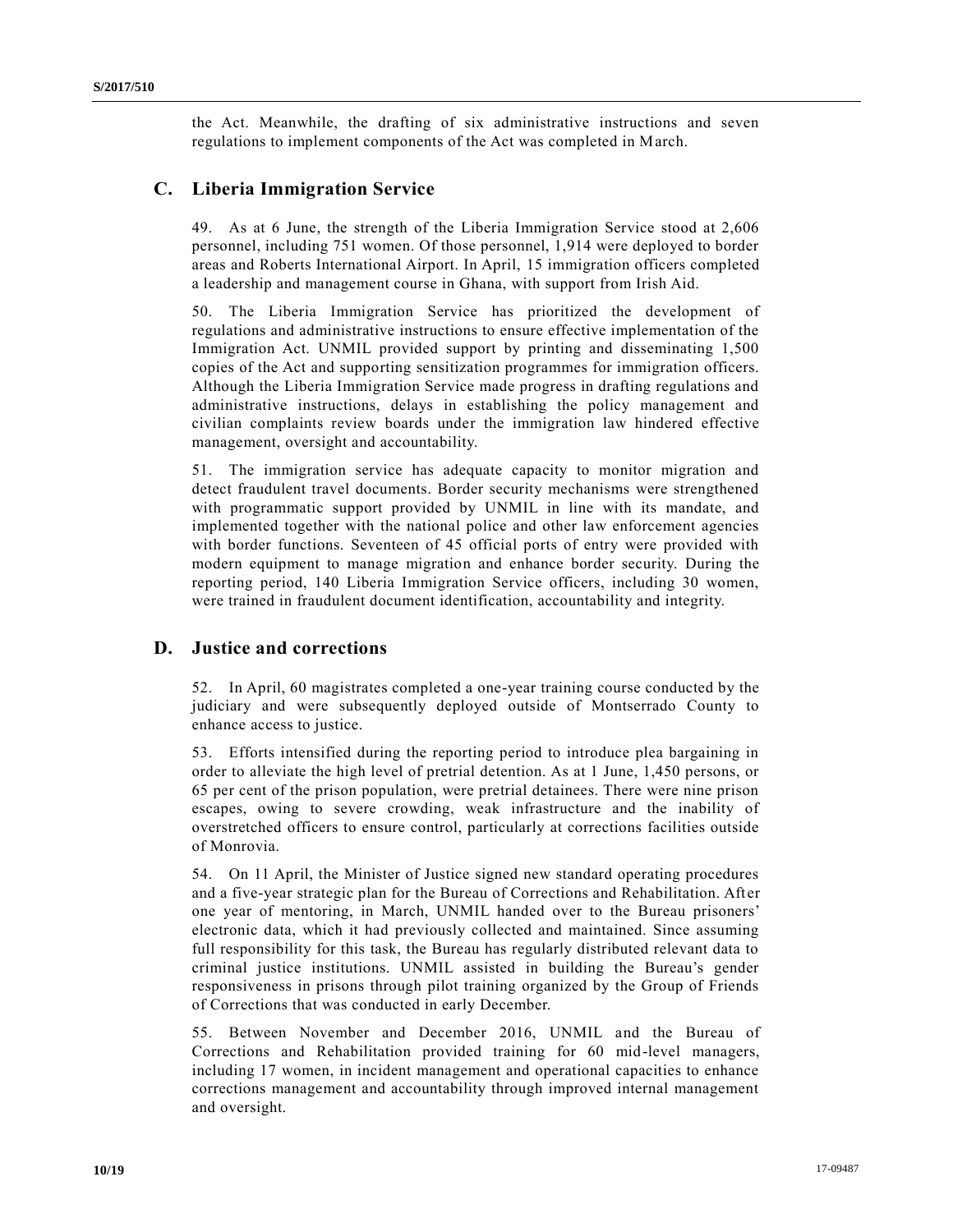## **E. Armed Forces of Liberia**

56. The strength of the armed forces stood at 2,000 personnel as at 6 June. The United States provides training and support for strengthening defence institutions, professional development, maritime security, engineering support and medical readiness. Through this partnership, the armed forces developed its first nationally led officer candidate school, which initiated its first course on 1 May. ECOWAS also provides mentoring for the armed forces. In March, French military instructors conducted a 10-day infantry training exercise and mentoring programme aimed at enhancing combat skills for 50 members of the Armed Forces of Liberia in Zwedru.

57. The army continued to face operational challenges owing in part to insufficient funding, which hampered its ability to sustain operations outside of Montserrado and Margibi Counties. Nonetheless, the army participated in three joint training exercises with the national police and other security agencies during the period under review.

58. The coastguard has 85 personnel and is capable of patrolling up to 150 nautical miles off the coast. On 3 February, a commercial fishing vessel was intercepted while illegally trawling in Liberian waters.

59. Liberia contributes 78 troops to the United Nations Multidimensional Integrated Stabilization Mission in Mali (MINUSMA). In May, a Liberian peacekeeping soldier was killed during an indirect attack on a MINUSMA camp.

## **IV. Deployment of the United Nations Mission in Liberia**

## **A. Military component**

60. Pursuant to Security Council resolution [2333 \(2016\),](https://undocs.org/S/RES/2333(2016)) the authorized military component of UNMIL comprised 434 personnel as at 28 February 2017, compared with the previous ceiling of 1,240 personnel. The force comprises one infantry company (230); a three-helicopter aviation unit (105 personnel); a level II hospital (69 personnel); and 15 military observers and 15 staff officers. While the force is consolidated in Monrovia, it retains a quick response capability that can deploy up to three platoons anywhere in the country, while military observers regularly conduct patrols throughout the country.

61. The quick reaction force established within UNOCI pursuant to Security Council resolution [2162 \(2014\)](https://undocs.org/S/RES/2162(2014)) was repatriated from Côte d'Ivoire to Senegal in February, where it is being retrained and equipped prior to its deployment to MINUSMA pursuant to Council resolution [2295 \(2016\).](https://undocs.org/S/RES/2295(2016)) An advance team of 250 troops will deploy to Mopti, Mali, by the end of July, while it is planned that the remaining 400 members, including the aviation unit, will deploy by the end of August.

## **B. Police component**

62. The police component was reduced to 310 personnel by 28 February from a previous ceiling of 606, pursuant to resolution [2333 \(2016\).](https://undocs.org/S/RES/2333(2016)) In line with its revised concept of operations for police, UNMIL has consolidated two formed police units in Monrovia that retain the capability to simultaneously deploy up to one platoon from each unit anywhere in the country.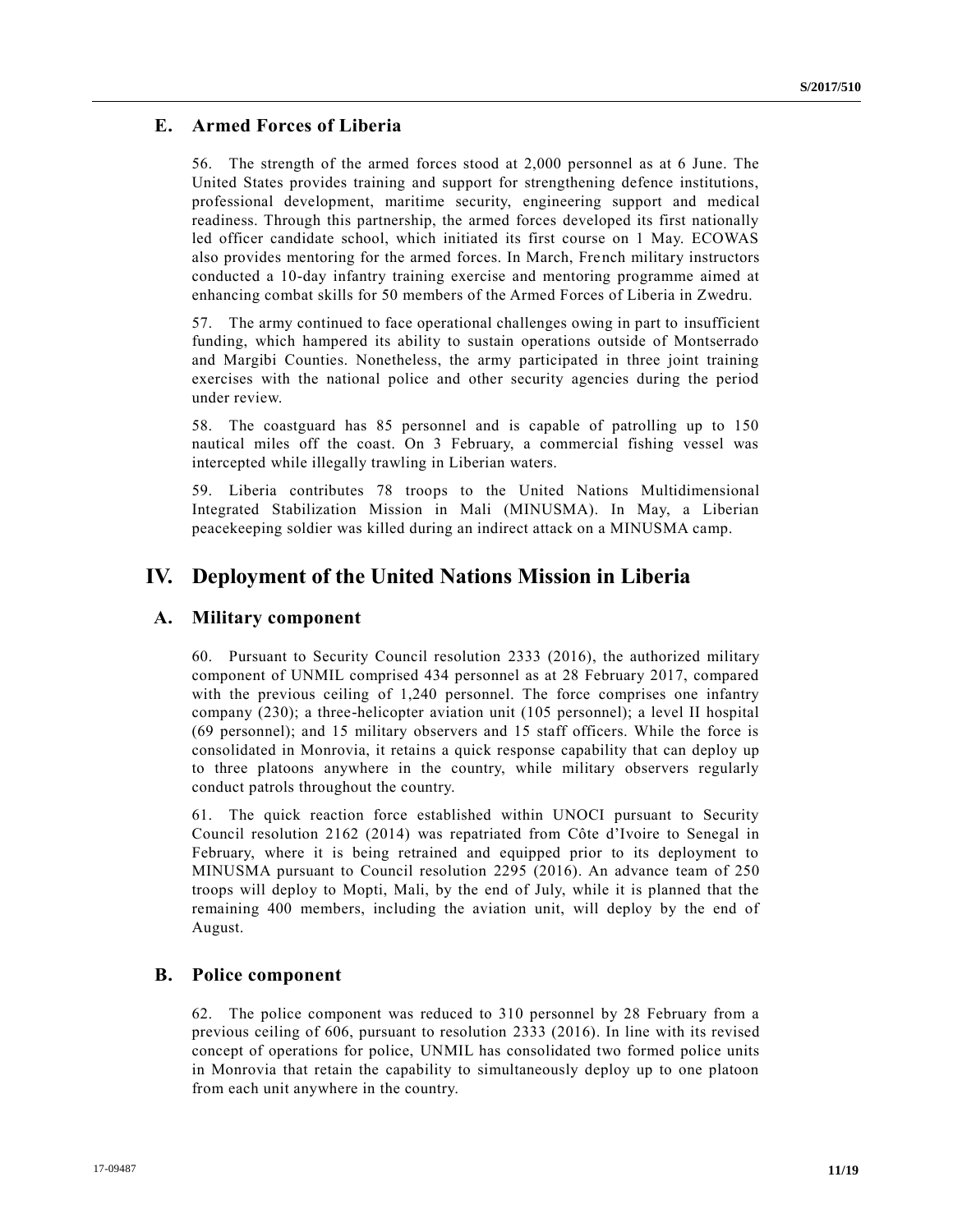63. The 50 individual police officers, also consolidated in Monrovia, undertake activities through a mobile team concept involving frequent visits to counties, jointly conducted with national counterparts where possible. Priority tasks include supporting the development of the leadership, internal management, professionalization and accountability mechanisms of the national police, with a particular focus on election security and supporting national security agencies to protect civilians in the event of a deterioration that could risk a strategic reversal of stability.

## **C. Civilian component**

64. In the UNMIL budget submission for 2017/18, the abolition of 228 international and national civilian and United Nations Volunteer posts on 1 July 2017 is proposed, leaving 237 international, 421 national and 125 United Nations Volunteer posts as from that date. The timelines for the departure of remaining personnel will be carefully phased to correspond with the conclusion of mandated tasks, including good offices and political support, limited logistical assistance for the electoral process and the transfer of UNMIL responsibilities and assets, including UNMIL Radio, to partners. Determination of the personnel to be retained after 1 July 2017 was based on a comparative review exercise endorsed by the Secretariat that was undertaken in accordance with lessons learned from previous exercises.

## **D. Support considerations**

65. As at 1 November 2016, the Mission operated 27 sites across the country, which have since been reduced in line with the streamlined mandate and the reduction of uniformed personnel. As from 1 July 2017, UNMIL operations will be reduced to 18 sites in Monrovia, field offices in Voinjama and Zwedru and a communications hub in Gbarnga. To continue countrywide transmission of UNMIL Radio as field offices closed, the station partnered with the Liberia Broadcasting System, primarily with shared broadcast towers and facilities.

66. Given the potentially sensitive transition from the current Government to another in January 2018, it is essential that UNMIL remain able to fully implement all aspects of its mandate until 30 March 2018. Consequently, the Mission's liquidation plan entails pre-liquidation in as many areas as possible while substantive activities are under way, with rapid liquidation to be undertaken between 1 April and 30 June 2018. UNMIL has undertaken a thorough assessment of its sites and assets to assist in achieving rapid liquidation. Assets have been grouped and some are being shipped to other peacekeeping missions. From 1 January 2018, most of the remaining UNMIL assets will be beyond their usable life, which will help to expedite asset disposal and site closures. The Mission has engaged closely with the Global Service Centre and UNOCI to ensure that relevant lessons are incorporated in liquidation planning. Additionally, two UNMIL personnel have been deployed to UNOCI to assist with its ongoing liquidation and gain valuable experience for UNMIL liquidation in 2018.

## **E. Serious misconduct, including sexual exploitation and abuse**

67. In furtherance of my zero-tolerance policy on sexual exploitation and abuse, UNMIL and the Ministry of Gender, Children and Social Protection carried out an awareness-raising campaign throughout the country, encouraging community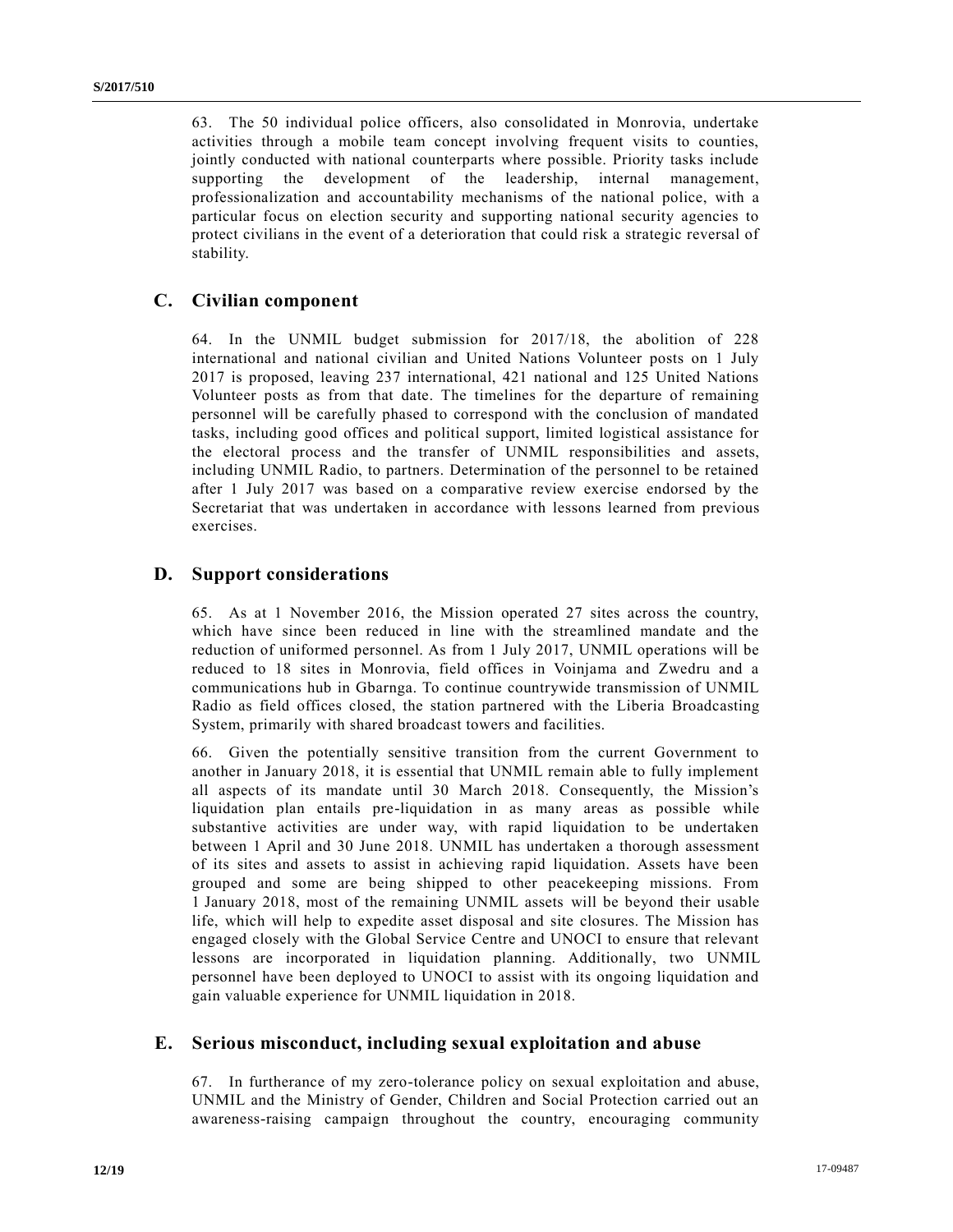members to report allegations and to direct victims to sexual and gender-based violence referral pathways that include options for legal, psychosocial, community or protection choices. UNMIL provided mandatory training on sexual violence and other conduct-related issues for 979 United Nations staff and related personnel, as well as 6,287 community members near United Nations premises. Ten allegations of sexual exploitation and abuse, covering a period of one year, were reported during the period and are being investigated.

## **F. Safety and security of personnel**

68. No major security incidents against United Nations personnel were recorded during the reporting period, although there were 111 road traffic accidents involving United Nations vehicles. Efforts are under way to improve road safety, including through training for UNMIL personnel in defensive driving. Three robberies, 11 burglaries, three thefts and one minor fire were recorded at the residences of United Nations personnel, while street crime targeting United Nations personnel included one armed robbery, five unarmed robberies, two thefts and four assaults. Seven United Nations personnel died during the reporting period, one in a traffic accident and six of natural causes.

69. With respect to United Nations facilities, assets and operations, 23 incidents were recorded, including four burglaries, one theft, two cases of attempted theft, seven minor fires, four peaceful protests by local actors, four intrusion-related incidents and one instance of damage caused by rain.

## **V. Transition of the United Nations engagement in Liberia**

70. Given that the United Nations engagement in Liberia is transforming, UNMIL and the Government of Liberia are working closely together to develop clear messaging aimed at assuaging public anxiety about the Mission's closure. Those messages underscore the fact that Liberian security services have significantly increased their capacity to maintain peace, as demonstrated by their effectiveness over the 11 months since the end of the security transition. The messages also stress that the United Nations and other partners will remain engaged in Liberia after the closure of the peacekeeping operation. Information campaigns conducted throughout the country, including through UNMIL Radio, have utilized vari ed approaches with local actors and traditional communicators.

71. In March, UNMIL and the United Nations country team established a joint transition task force. The objectives of the task force are twofold: first, to support Liberia's political transition, specifically the transfer of political and administrative power to a new Government in January 2018; and second, to support the United Nations transition with a view to ensuring the continuation of peace consolidation priorities currently supported by UNMIL. These efforts are closely associated with those of the Governance Commission, as described in paragraph 9 above. Also, by my letter dated 4 April 2017 [\(S/2017/282\)](https://undocs.org/S/2017/282), I transmitted to the Security Council the peacebuilding plan requested by the Council in resolution [2333 \(2016\)](https://undocs.org/S/RES/2333(2016)) that was jointly developed by the Government of Liberia and the United Nations, in consultation with bilateral, regional and other partners, including the World Bank and the European Union, which provides a framework for sustaining peace in the context of the transitions under way in Liberia. The Government has initiated a process for developing its implementation plan.

72. A capacity mapping exercise finalized by the United Nations country team in May, which detailed the requirements for a strategy to sustain peace in Liberia,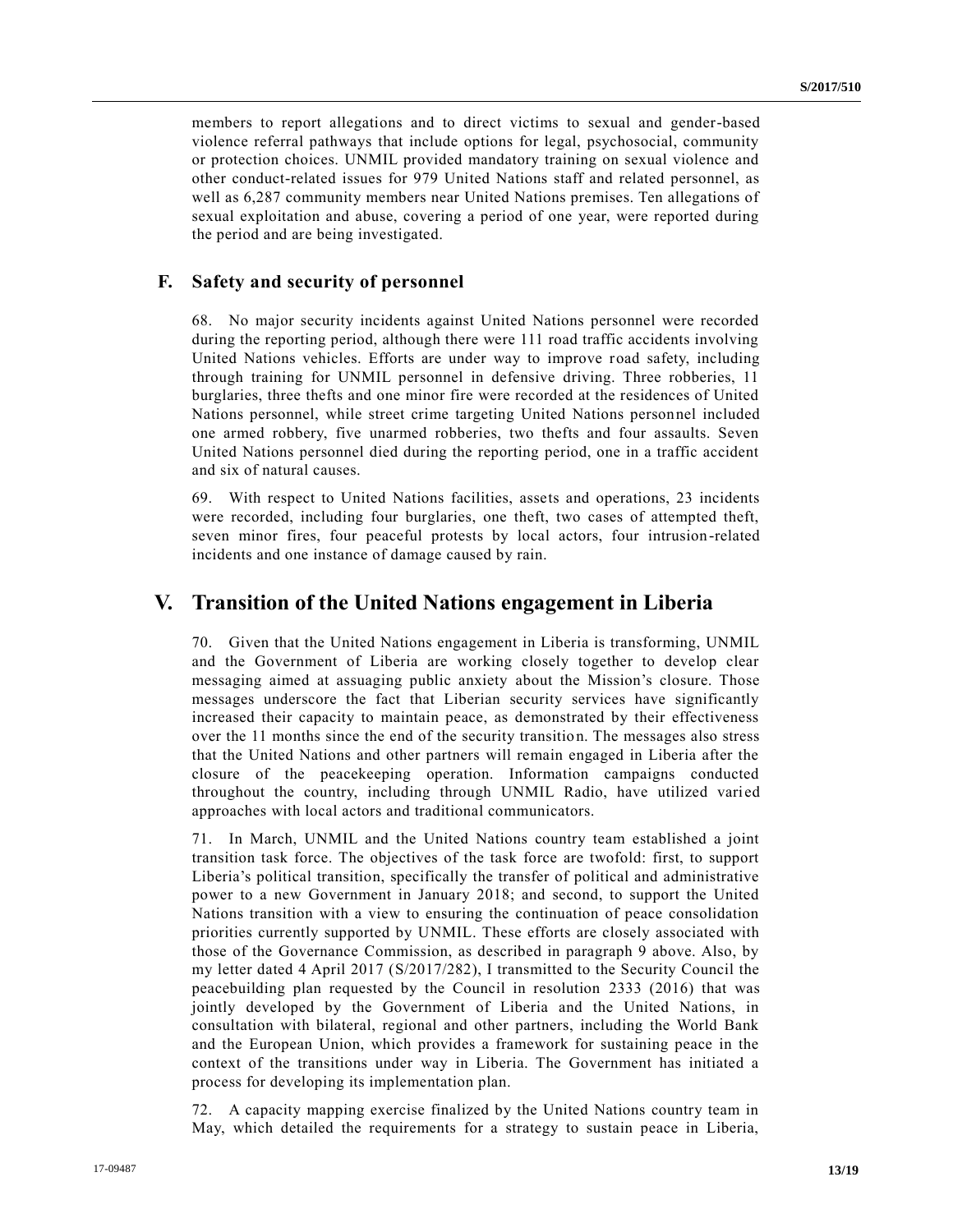identified considerable gaps in financial and material resources in addition to human and logistical capacities that the country team will face after UNMIL is withdrawn. Pursuant to resolution [2333 \(2016\),](https://undocs.org/S/RES/2333(2016)) UNMIL worked closely with the country team to identify strategies for addressing its gaps in capacities, including with a view to accelerating preparations for the Mission's drawdown and closure. In that regard, identified UNMIL assets will be written off and transferred in accordance with relevant financial rules and regulations in order to support the operations of United Nations agencies, funds and programmes. Additionally, as recommended in the special report of the Secretary-General of 15 November 2016 [\(S/2016/968\)](https://undocs.org/S/2016/968), the country team and the Government are supporting the implementation of tasks mandated to UNMIL, with funding from the Mission's budget. Among the areas of intervention are community policing; border management, security and stabilization; election-related dispute resolution; and combating impunity for sexual and gender-based violence.

73. UNMIL also engaged closely with the United Nations Office for West Africa and the Sahel to initiate the process of handing over relevant activities, including those related to support for the Mano River Union. In addition, UNMIL has begun discussions with the Office of the United Nations High Commissioner for Human Rights (OHCHR) about establishing a stand-alone OHCHR office as part of the United Nations country team after the withdrawal of UNMIL. With regard to UNMIL Radio, a range of possible options are under consideration to facilitate its sustainable transfer to an independent entity after the Mission's withdrawal, pursuant to resolution [2333 \(2016\).](https://undocs.org/S/RES/2333(2016)) This includes its possible conversion to a regional radio station under the auspices of ECOWAS, a proposal supported by the President of Liberia.

74. Efforts are also under way to enhance engagement with regional partners. In April, my Special Representative visited Abuja to consult with ECOWAS and Nigerian officials on a range of issues, including measures to be taken jointly in order to prevent conflict during the electoral period and democratic transition, and by regional partners after the withdrawal of the peacekeeping operation. Specific possible interventions under consideration could be finalized on a bilateral basis with the Liberian authorities.

## **VI. Observations**

75. Ensuring credible presidential and legislative elections in October 2017 and a peaceful transfer of power in January 2018 are monumental milestones that will consolidate Liberia's transformation to sustained peace and democratic order. The citizens of Liberia have played an essential role in the country's positive journey since the end of the civil war in 2003, and I wish to pay tribute to their efforts. However, sustaining peace will require the people and Government of Liberia to remain committed to nurturing that hard-won peace, throughout the electoral process and beyond.

76. I commend the stated commitment of all stakeholders to ensure that the elections in October will be free, fair and transparent and that any dispute will be resolved peacefully through established mechanisms in accordance with the law. I urge all Liberian citizens to actively participate in the electoral process in a constructive manner. I particularly welcome public commitments made by political party leaders to violence-free elections and acceptance of the electoral outcomes. I also welcome the outcome of the ECOWAS Summit of 4 June, specifically the signing of the "Farmington River Declaration" by 20 out of 22 registered political parties in Liberia in the presence of ECOWAS Heads of State and Government,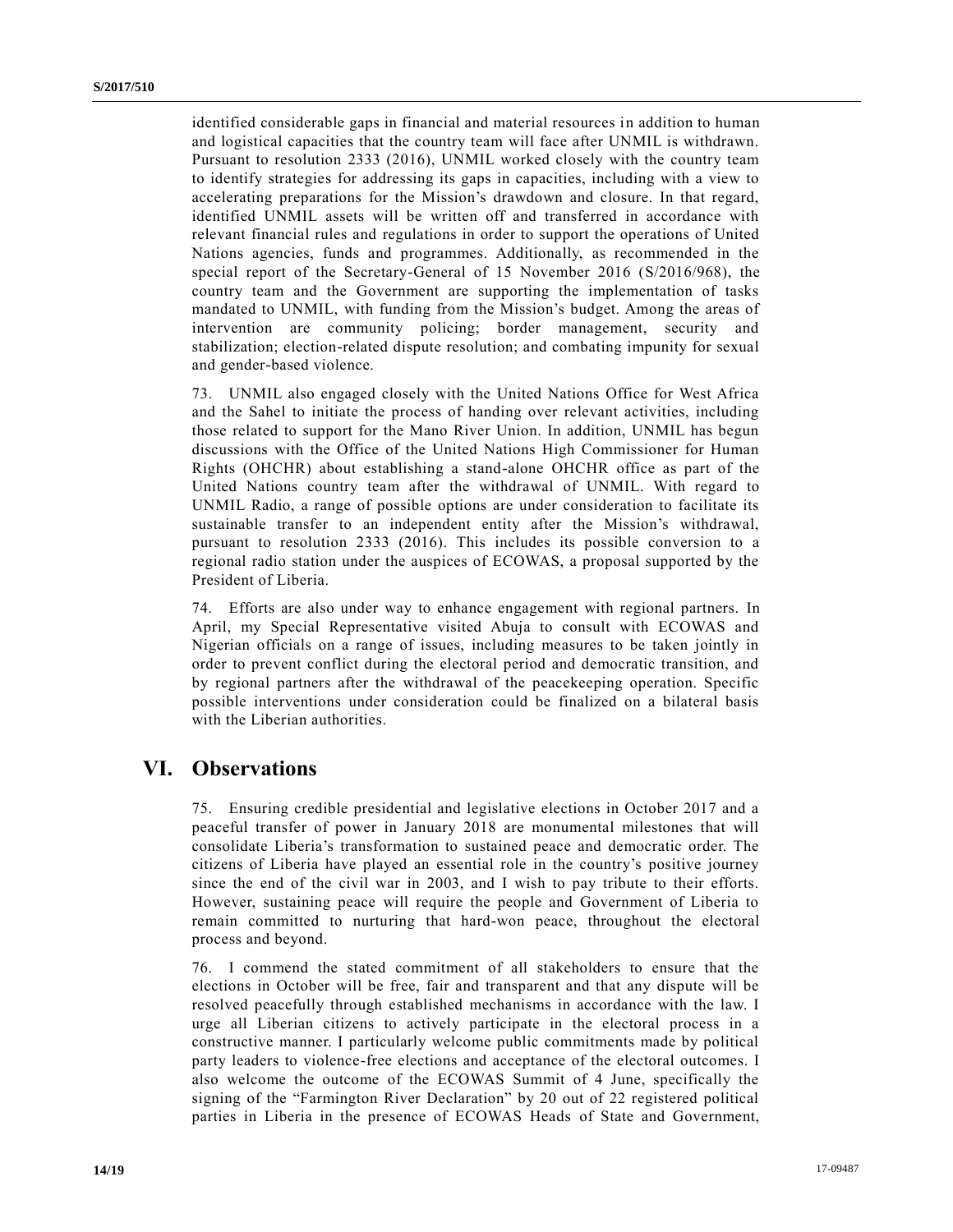committing to violence-free elections in October and a peaceful transition to a new Government. Additionally, given the importance of a free and professional press to a democratic society, I am pleased by the commitment media managers have made to ensure inclusive and professional coverage of the electoral process.

77. Liberia made history by being the first country in Africa to democratically elect a female President, and the role of the women of Liberia in bringing peace through grass-roots activism has been well documented. Given the importance of women's leadership in sustaining peace, I call upon all political actors to demonstrate the transformational leadership required to overcome the legal, structural, cultural and other obstacles to women's political participation. Liberia's future also requires the development of a new generation of political leaders. I underscore in that regard the importance of including youth, who comprise the majority of the population, in the democratic process.

78. The National Elections Commission has demonstrated through numerous electoral processes its professionalism and impartiality, learning and applying lessons with each process. I stress the continued need for efforts aimed at ensuring transparency and a level playing field, which are essential for sustaining public confidence in the credibility of the electoral process. In that regard, I welcome the Commission's continued engagement with political parties through the Inter-Party Consultative Committee, and underscore the importance of this mechanism for dialogue and the resolution of contentious issues. I also note the important role of the newly established Office of the Ombudsman, the work of which should begin without further delay. While I recognize the constrained fiscal space, I urge the Legislature to prioritize the passage of the national budget and the Government to disburse funding expeditiously to the National Elections Commission.

79. Just beyond the electoral exercise will be a significant transition: the handover of power from President Johnson Sirleaf to a democratically elected successor in January 2018, which is unprecedented in the modern history of Liberia. The United Nations, working in close cooperation with the African Union, ECOWAS and other counterparts, will remain closely engaged in supporting that historic transition. I am pleased to note that preparations aimed at facilitating the preservation and transfer of government assets, information and documentation to the next Government is already under way. The success of this process will be of critical importance to the integrity of the democratic process and the stability of the incoming Government. I also wish to commend the Government of Liberia for its full engagement on the development of a peacebuilding plan, as requested by the Security Council, and call upon all international partners to generously support the implementation of this plan.

80. The people of Liberia have long recognized that sustaining the hard-won peace will require political, institutional and other reforms aimed at overcoming the societal and structural inequities that were at the root of the long conflict. While I recognize that some governance improvements are advancing, including the decentralization of public services, it is concerning that protracted delays continue to undermine efforts to advance deeper, and essential, structural reforms. In that regard, I call upon all legislators to prioritize the passage of proposed legislation that would have a positive impact on the lives and livelihoods of their constituents, in particular the pending land rights, local government and domestic violence bills, and to give attention to the constitutional amendments proposed by the Government.

81. Sustaining peace in Liberia will also require that real impetus be given to the essential process of national reconciliation, which has not gained adequate momentum since the issuance of the report of the Truth and Reconciliation Commission in 2009. The people and Government of Liberia must demonstrate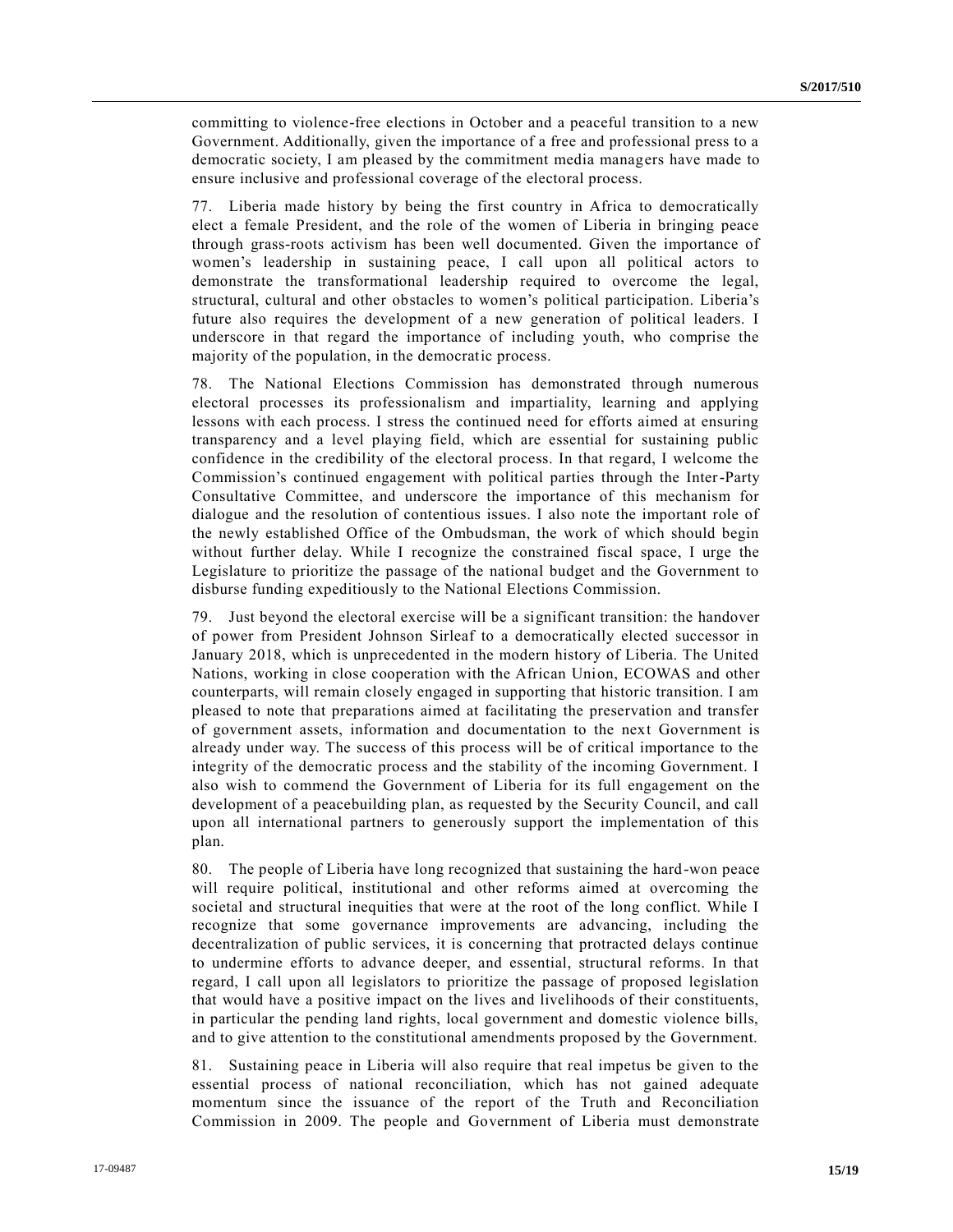courage by taking forward those important recommendations, including those aimed at addressing continued impunity for human rights abuses and violations committed during the civil war through criminal accountability. Priority must be given to restorative justice, truth and reconciliation.

82. It is concerning that efforts to root out the scourge of corruption have been ineffective, contributing to a dangerous cynicism that undermines trust and reconciliation. It is essential that all actors responsible for prosecuting and adjudicating corruption cases, particularly those involving prominent personalities, demonstrate through action that there will no longer be impunity for bribery, misappropriation of public funds, malfeasance and other corrupt acts.

83. I am very encouraged by the performance of the Liberian security services, which have proactively demonstrated their capacity to maintain stability and protect the population independently since the conclusion of the security transition from UNMIL in June 2016. Efforts under way to put in place a robust and wellcoordinated electoral security plan aimed at responding effectively to any incident of public disorder are commendable and must be redoubled. I welcome the increasing focus of the Liberia National Police on effective community policing and crowd control throughout the electoral process, efforts that should be expanded. Additionally, police capacity should be reinforced in both strategic and tactical areas, particularly with regard to improving the managerial structure and command and control capacities. Building public trust, an essential aspect of maintaining public order, will require that effective mechanisms be in place to address any incident of indiscipline by security personnel entrusted with protecting the population. The credibility of the rule of law also requires greater attention to the courts and corrections system, including efforts to address the persistently high incidence of pretrial detention. I call upon the judiciary and all those concerned with the administration of justice to ensure that justice is administered effectively and in a fair and prompt manner.

84. I am concerned about the human rights situation in Liberia, especially continued impunity for sexual and gender-based violence and harmful traditional practices. I therefore welcome the recent launch of a dedicated hotline to report violence against children, and call upon the Government to provide the resources needed to ensure its sustainability. I also welcome the Liberia National Police hotline dedicated to reporting sexual and gender-based violence. It is essential that these tools contribute to the effective prosecution of perpetrators.

85. As UNMIL draws down, and with the closure of UNOCI on 30 June 2017 imminent, it is even more essential that the Liberian and Ivorian authorities coordinate closely to ensure stability along their shared border and to facilitate an environment conducive to the return of Ivorian refugees remaining in Liberia. Important cooperation mechanisms exist in the context of the Mano River Union. I call upon all Member States to demonstrate ownership and commitment by supporting the implementation of the joint cross-border security and confidencebuilding units.

86. Simultaneous with the important political period under way in Liberia, the United Nations engagement in the country is undergoing a major transformation, with UNMIL entering the final phase of its deployment. While the peacekeeping operation has been a constant and robust presence in the country for more than 13 years, it has never been the only partner on which Liberia could rely. I therefore welcome discussions under way aimed at reaffirming regional, bilateral, multilateral and other support for Liberia during these last months of the UNMIL deployment and beyond. While my Special Representative for West Africa and the Sahel and the United Nations country team will continue to accompany Liberia after the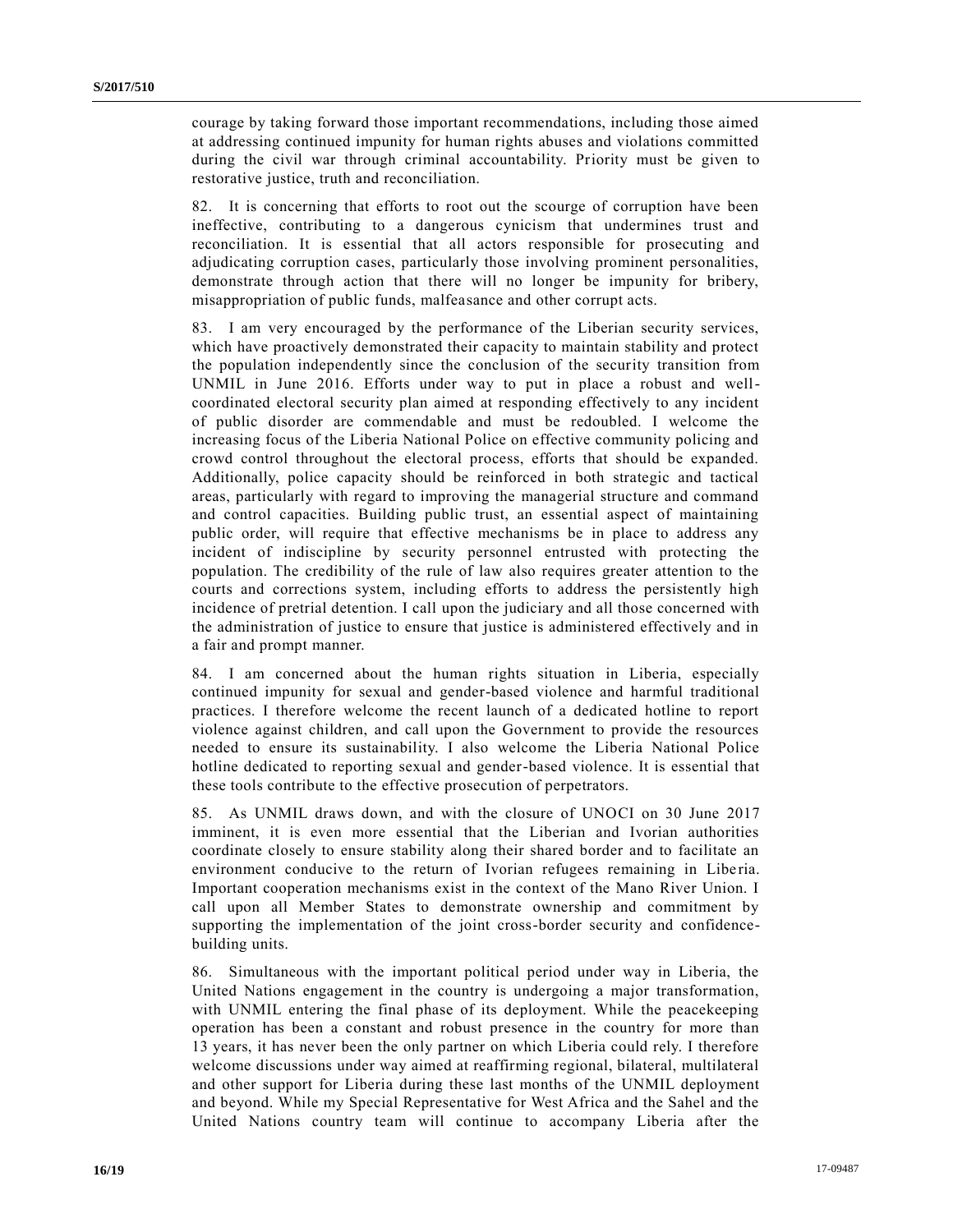withdrawal of UNMIL, I call upon donors to generously support efforts to fill identified gaps, including for the establishment of a stand-alone OHCHR office.

87. I would like to thank my Special Representative for Liberia, Farid Zarif, for his excellent and steadfast leadership. I also extend my sincere gratitude to all United Nations civilian and uniformed personnel, troop- and police-contributing countries, the African Union, ECOWAS, the Mano River Union and other regional organizations, multilateral and bilateral partners, United Nations agencies, fund s and programmes, non-governmental organizations and all other partners for their invaluable role in restoring peace to Liberia.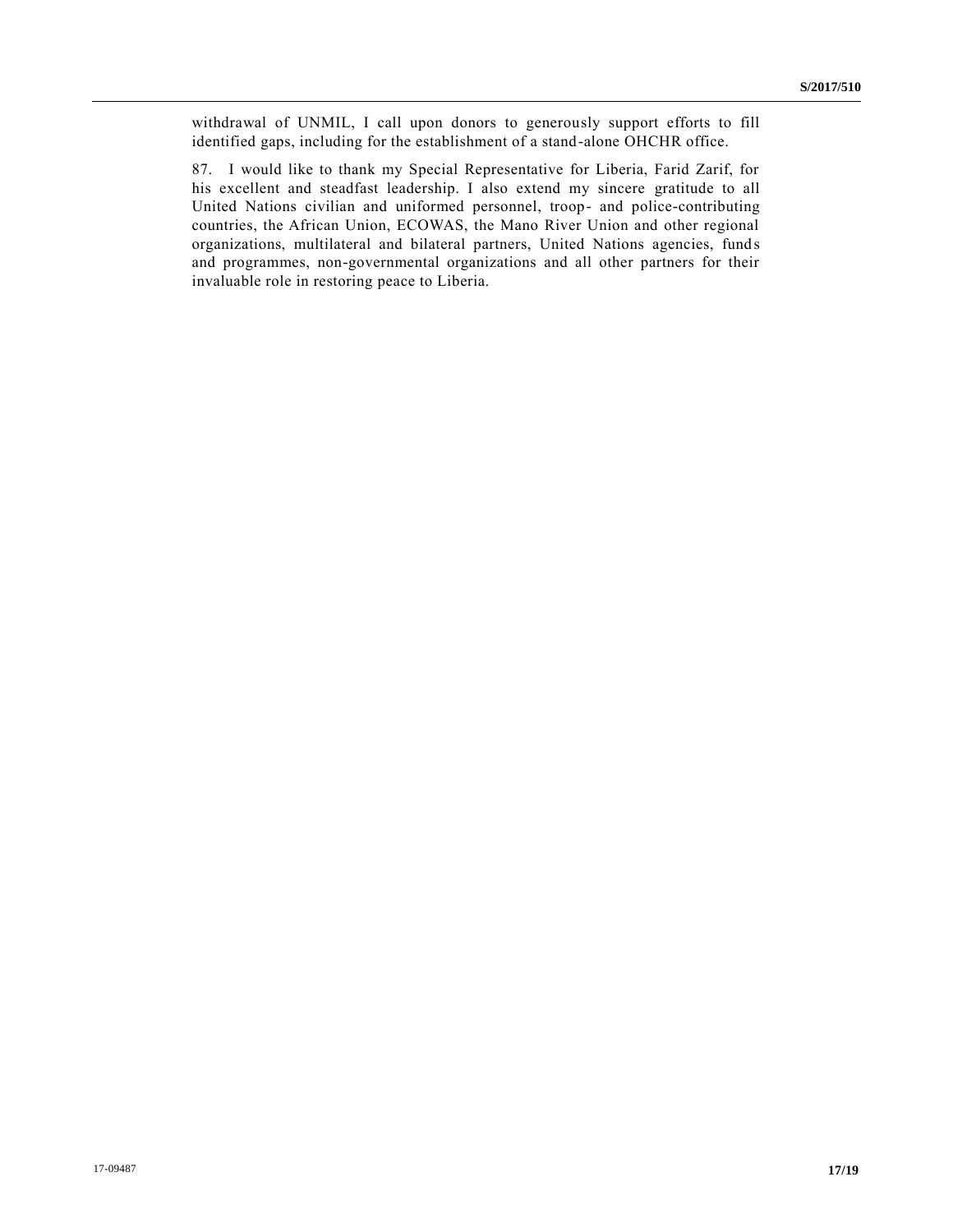## **Annex**

| Country                  | Military component    |                |                          |                          |                        |                 |
|--------------------------|-----------------------|----------------|--------------------------|--------------------------|------------------------|-----------------|
|                          | Military<br>observers | Staff officers | Troops                   | Total                    | Formed<br>police units | Police officers |
| Bangladesh               |                       |                |                          | $\overline{\phantom{0}}$ |                        | $\sqrt{2}$      |
| Benin                    | $\,1$                 |                |                          | $\mathbf{1}$             |                        |                 |
| Bhutan                   |                       |                |                          |                          |                        | $\mathbf{1}$    |
| China                    |                       | 1              |                          | $\mathbf{1}$             | 140                    | $\mathbf{1}$    |
| Egypt                    | $\overline{c}$        |                |                          | $\sqrt{2}$               |                        |                 |
| Finland                  |                       |                |                          |                          |                        | $\mathfrak{Z}$  |
| Gambia                   | $\mathbf{1}$          |                |                          | $\mathbf{1}$             |                        | $\overline{4}$  |
| Germany                  |                       |                |                          |                          |                        | $\overline{2}$  |
| Ghana                    | $\mathbf{1}$          | $\mathbf{1}$   |                          | $\overline{2}$           |                        | 4               |
| India                    |                       |                |                          |                          |                        | 1               |
| Kenya                    |                       |                |                          |                          |                        | 1               |
| Nepal                    | $\mathbf{1}$          |                |                          | $\mathbf{1}$             |                        | $\overline{4}$  |
| Nigeria                  | 3                     | 4              | 230                      | 237                      | 120                    | $\sqrt{2}$      |
| Norway                   |                       |                |                          | $\overline{\phantom{0}}$ |                        | $\overline{4}$  |
| Pakistan                 | $\mathbf{1}$          | $\mathfrak{Z}$ | 69                       | 73                       |                        |                 |
| Poland                   |                       |                |                          |                          |                        | $\mathbf{1}$    |
| Republic of Korea        |                       |                |                          |                          |                        | $\sqrt{5}$      |
| Romania                  |                       |                |                          |                          |                        | 1               |
| Russian Federation       | $\mathbf{1}$          |                |                          | $\mathbf{1}$             |                        |                 |
| Senegal                  |                       | $\mathbf{1}$   |                          | $\mathbf{1}$             |                        |                 |
| Serbia                   | $\mathbf{1}$          |                |                          | $\mathbf{1}$             |                        |                 |
| Sweden                   |                       |                |                          |                          |                        | 4               |
| Togo                     |                       | $\mathbf{1}$   |                          | 1                        |                        |                 |
| Turkey                   |                       |                |                          |                          |                        | $\mathbf{1}$    |
| Uganda                   |                       |                |                          |                          |                        |                 |
| Ukraine                  | 1                     | $\mathbf{2}$   | 105                      | 108                      |                        | $\mathfrak{Z}$  |
| United States of America |                       | $\mathbf{2}$   |                          | $\sqrt{2}$               |                        |                 |
| Zambia                   | $\mathbf{1}$          | $\equiv$       | $\overline{\phantom{0}}$ | $\mathbf{1}$             |                        | $\overline{3}$  |
| <b>Total</b>             | 14                    | 15             | 404                      | 433                      | 360                    | 47              |

# **United Nations Mission in Liberia: military and police strength as at 1 June 2017**